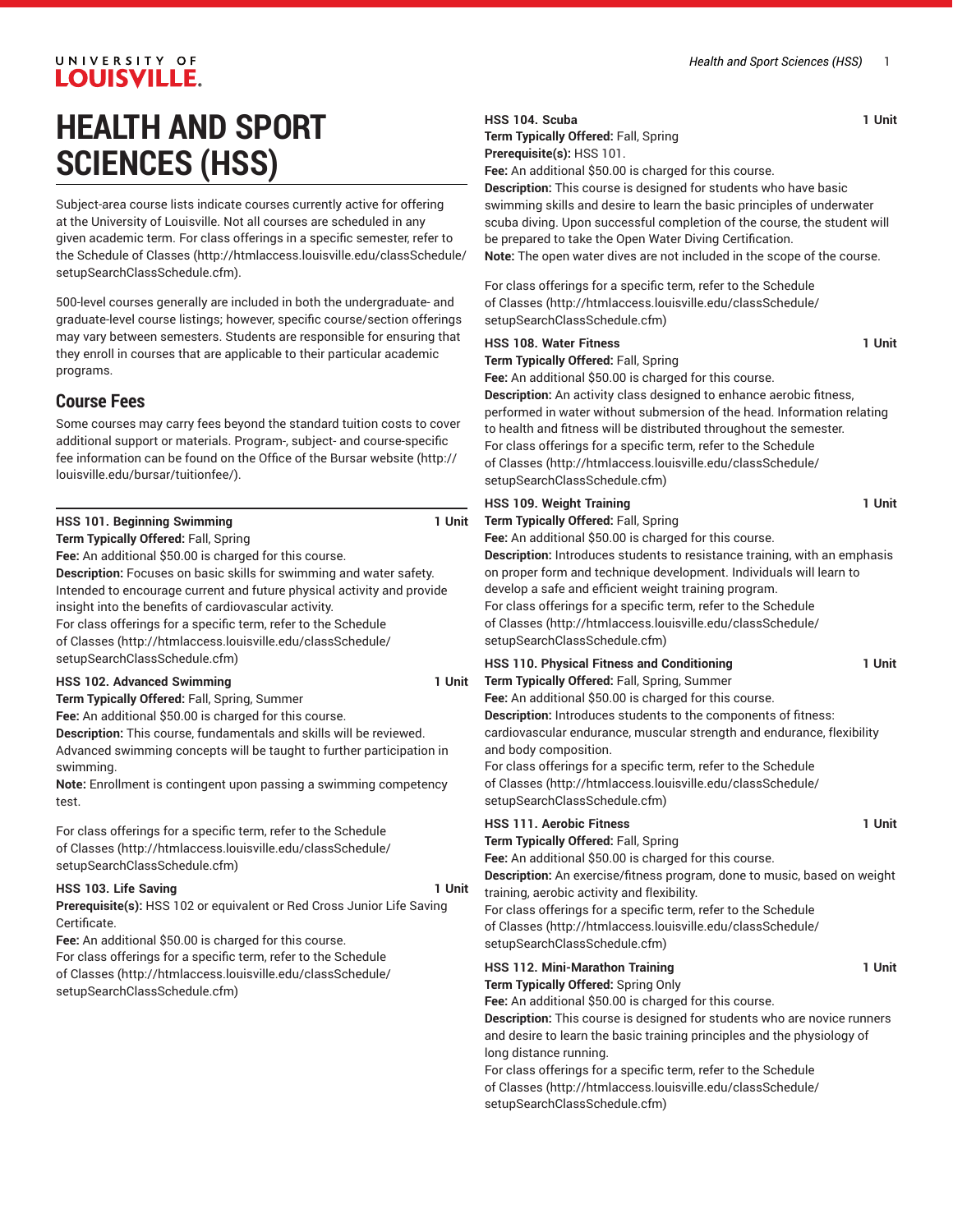| <b>HSS 114. Fitness Walking</b><br>Term Typically Offered: Fall, Spring<br>Fee: An additional \$50.00 is charged for this course.                                                                                                                                                                                                                                                                                                                                                              | 1 Unit | <b>HSS 121. Billiards and Table Games</b><br>Fee: An additional \$50.00 is charged for this course.<br>Description: This course covers fundamental strokes, techniques,                                                                                                                                                                                                          | 1 Unit |
|------------------------------------------------------------------------------------------------------------------------------------------------------------------------------------------------------------------------------------------------------------------------------------------------------------------------------------------------------------------------------------------------------------------------------------------------------------------------------------------------|--------|----------------------------------------------------------------------------------------------------------------------------------------------------------------------------------------------------------------------------------------------------------------------------------------------------------------------------------------------------------------------------------|--------|
| Description: Promotion of cardiovascular fitness through a walking<br>program. Students can begin as any level of fitness and progress on an<br>individual basis toward improvement.                                                                                                                                                                                                                                                                                                           |        | strategies, and rules of billiards and table games.<br>For class offerings for a specific term, refer to the Schedule<br>of Classes (http://htmlaccess.louisville.edu/classSchedule/                                                                                                                                                                                             |        |
| For class offerings for a specific term, refer to the Schedule<br>of Classes (http://htmlaccess.louisville.edu/classSchedule/<br>setupSearchClassSchedule.cfm)                                                                                                                                                                                                                                                                                                                                 |        | setupSearchClassSchedule.cfm)<br><b>HSS 122. Badminton</b>                                                                                                                                                                                                                                                                                                                       | 1 Unit |
| HSS 115. Step Aerobics<br>Term Typically Offered: Occasionally Offered                                                                                                                                                                                                                                                                                                                                                                                                                         | 1 Unit | Term Typically Offered: Occasionally Offered<br>Fee: An additional \$50.00 is charged for this course.<br>Description: Designed to familiarize students with skills, practices,                                                                                                                                                                                                  |        |
| Fee: An additional \$50.00 is charged for this course.<br>Description: Introduction to the step techniques used to develop<br>cardiovascular fitness, muscular endurance, and flexibility.<br>For class offerings for a specific term, refer to the Schedule                                                                                                                                                                                                                                   |        | techniques, rules, and theory of badminton.<br>For class offerings for a specific term, refer to the Schedule<br>of Classes (http://htmlaccess.louisville.edu/classSchedule/<br>setupSearchClassSchedule.cfm)                                                                                                                                                                    |        |
| of Classes (http://htmlaccess.louisville.edu/classSchedule/<br>setupSearchClassSchedule.cfm)                                                                                                                                                                                                                                                                                                                                                                                                   |        | HSS 123. Tennis                                                                                                                                                                                                                                                                                                                                                                  | 1 Unit |
| HSS 116. Introduction to Yoga<br>Term Typically Offered: Fall, Spring                                                                                                                                                                                                                                                                                                                                                                                                                          | 1 Unit | Term Typically Offered: Fall, Spring<br>Fee: An additional \$50.00 is charged for this course.<br>Description: Designed to familiarize students with skills, practices,                                                                                                                                                                                                          |        |
| Fee: An additional \$50.00 is charged for this course.<br>Description: This course is designed to introduce the foundation poses<br>of Yoga, the basics of healthy posture, simple breathing techniques, and<br>progressive deep relaxation skills.                                                                                                                                                                                                                                            |        | techniques, and theory of tennis.<br>For class offerings for a specific term, refer to the Schedule<br>of Classes (http://htmlaccess.louisville.edu/classSchedule/<br>setupSearchClassSchedule.cfm)                                                                                                                                                                              |        |
| For class offerings for a specific term, refer to the Schedule<br>of Classes (http://htmlaccess.louisville.edu/classSchedule/<br>setupSearchClassSchedule.cfm)                                                                                                                                                                                                                                                                                                                                 |        | <b>HSS 124. Advanced Tennis</b><br>Prerequisite(s): HSS 123 or equivalent.<br>Fee: An additional \$50.00 is charged for this course.                                                                                                                                                                                                                                             | 1 Unit |
| HSS 117. Intermediate Yoga<br>Prerequisite(s): HSS 116 or consent of instructor.<br>Fee: An additional \$50.00 is charged for this course.                                                                                                                                                                                                                                                                                                                                                     | 1 Unit | For class offerings for a specific term, refer to the Schedule<br>of Classes (http://htmlaccess.louisville.edu/classSchedule/<br>setupSearchClassSchedule.cfm)                                                                                                                                                                                                                   |        |
| Description: This course is designed to review foundation poses of Yoga<br>and to introduce intermediate level poses.<br>For class offerings for a specific term, refer to the Schedule<br>of Classes (http://htmlaccess.louisville.edu/classSchedule/<br>setupSearchClassSchedule.cfm)                                                                                                                                                                                                        |        | <b>HSS 125, Golf</b><br>Term Typically Offered: Fall, Spring<br>Fee: An additional \$50.00 is charged for this course.<br>Description: Instruction for acquiring the basic knowledge and skills for<br>golf. The course will focus on grip, stance, swing, and other primary skill                                                                                               | 1 Unit |
| <b>HSS 118. Beginning Martial Arts</b><br>Term Typically Offered: Fall, Spring<br>Fee: An additional \$50.00 is charged for this course.<br>Description: Beginning judo, karate, tae-kwan-do, tai-chi, as indicated.                                                                                                                                                                                                                                                                           | 1 Unit | components of the game.<br>For class offerings for a specific term, refer to the Schedule<br>of Classes (http://htmlaccess.louisville.edu/classSchedule/<br>setupSearchClassSchedule.cfm)                                                                                                                                                                                        |        |
| For class offerings for a specific term, refer to the Schedule<br>of Classes (http://htmlaccess.louisville.edu/classSchedule/<br>setupSearchClassSchedule.cfm)                                                                                                                                                                                                                                                                                                                                 |        | <b>HSS 126. Tumbling and Apparatus</b><br>Fee: An additional \$50.00 is charged for this course.<br>Description: Teaches fundamental skills of tumbling and the use of                                                                                                                                                                                                           | 1 Unit |
| HSS 119. Intermediate Martial Arts<br>Fee: An additional \$50.00 is charged for this course.<br>Description: Intermediate judo, karate, tae-kwan-do, tai-chi, as indicated.<br>For class offerings for a specific term, refer to the Schedule                                                                                                                                                                                                                                                  | 1 Unit | apparatus.<br>For class offerings for a specific term, refer to the Schedule<br>of Classes (http://htmlaccess.louisville.edu/classSchedule/<br>setupSearchClassSchedule.cfm)                                                                                                                                                                                                     |        |
| of Classes (http://htmlaccess.louisville.edu/classSchedule/<br>setupSearchClassSchedule.cfm)                                                                                                                                                                                                                                                                                                                                                                                                   |        | <b>HSS 127. Beginning Fencing</b><br>Term Typically Offered: Fall, Spring                                                                                                                                                                                                                                                                                                        | 1 Unit |
| <b>HSS 120. Beginning Racquetball</b><br>Term Typically Offered: Fall, Spring<br>Fee: An additional \$50.00 is charged for this course.<br>Description: Provides students with the basic racquetball rules, strategies<br>and basic racquetball skills and techniques to enjoy playing the game at<br>an introductory level.<br>For class offerings for a specific term, refer to the Schedule<br>of Classes (http://htmlaccess.louisville.edu/classSchedule/<br>setupSearchClassSchedule.cfm) | 1 Unit | Fee: An additional \$50.00 is charged for this course.<br>Description: Teaches fundamental skills, techniques, tactics, and basic<br>rules necessary to participate in fencing activities at the novice level.<br>For class offerings for a specific term, refer to the Schedule<br>of Classes (http://htmlaccess.louisville.edu/classSchedule/<br>setupSearchClassSchedule.cfm) |        |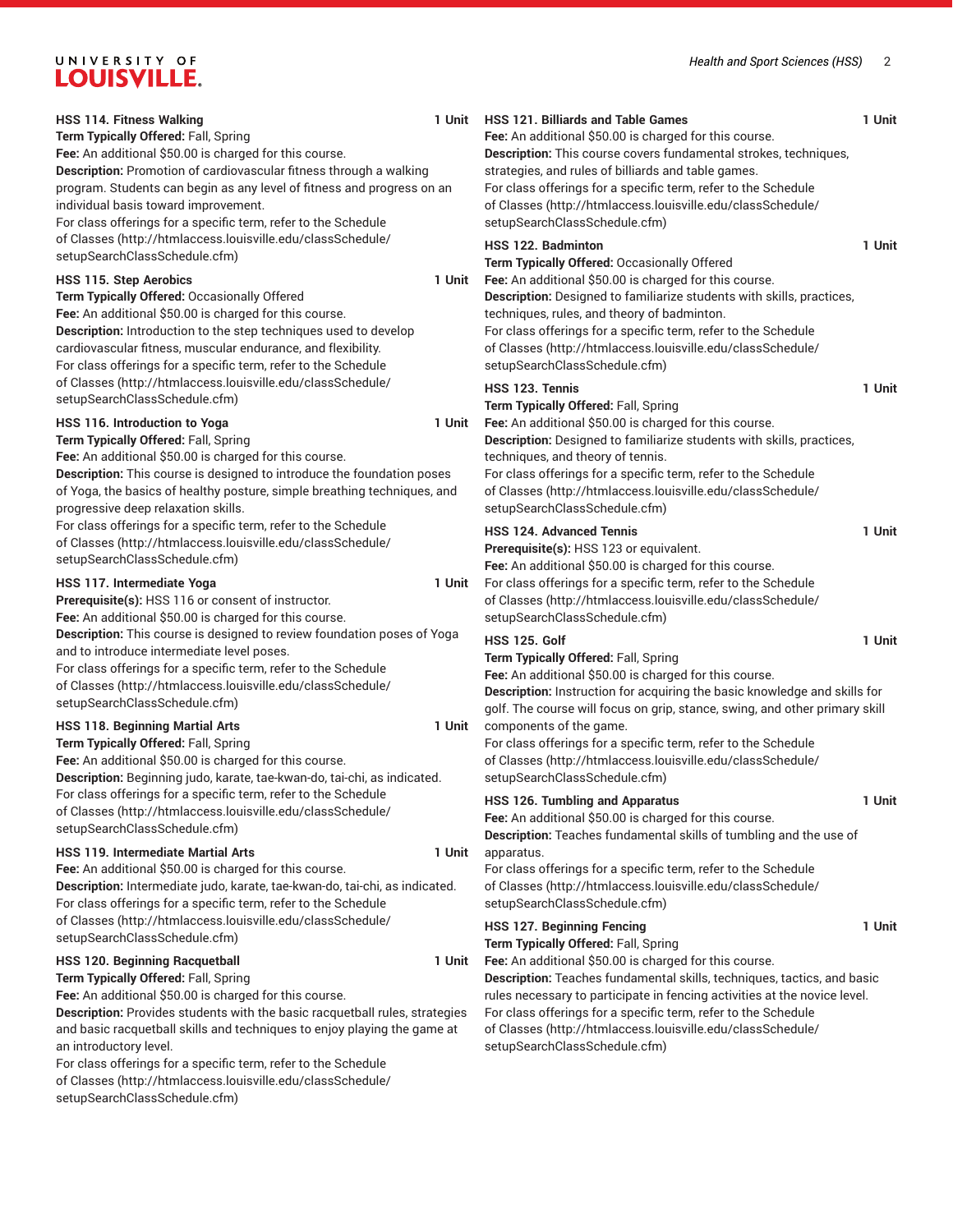| <b>HSS 128. Pickleball</b><br>Fee: An additional \$50.00 is charged for this course.<br><b>Description:</b> The purpose of this course is to learn the proper strokes and<br>strategy of Pickleball. This game combines tennis and badminton skills.                                                                                                                                                                                      | 1 Unit | <b>HSS 140. Softball</b><br>Term Typically Offered: Occasionally Offered<br>Fee: An additional \$50.00 is charged for this course.<br>Description: Focuses on learning and developing softball skills such                                                                                                                                                                                                                                                                        | 1 Unit |
|-------------------------------------------------------------------------------------------------------------------------------------------------------------------------------------------------------------------------------------------------------------------------------------------------------------------------------------------------------------------------------------------------------------------------------------------|--------|-----------------------------------------------------------------------------------------------------------------------------------------------------------------------------------------------------------------------------------------------------------------------------------------------------------------------------------------------------------------------------------------------------------------------------------------------------------------------------------|--------|
| For class offerings for a specific term, refer to the Schedule<br>of Classes (http://htmlaccess.louisville.edu/classSchedule/<br>setupSearchClassSchedule.cfm)<br>HSS 132. Canoeing                                                                                                                                                                                                                                                       | 1 Unit | as throwing, pitching, hitting, catching, and fielding. Additionally,<br>team concepts, strategies, sport history, rules, and terminology, and<br>sportsmanship are also covered.<br>For class offerings for a specific term, refer to the Schedule                                                                                                                                                                                                                               |        |
| Prerequisite(s): HSS 102 or equivalent.<br>Fee: An additional \$50.00 is charged for this course.                                                                                                                                                                                                                                                                                                                                         |        | of Classes (http://htmlaccess.louisville.edu/classSchedule/<br>setupSearchClassSchedule.cfm)                                                                                                                                                                                                                                                                                                                                                                                      |        |
| For class offerings for a specific term, refer to the Schedule<br>of Classes (http://htmlaccess.louisville.edu/classSchedule/<br>setupSearchClassSchedule.cfm)                                                                                                                                                                                                                                                                            |        | HSS 144. Physical Activity for the Older Adult<br>Fee: An additional \$50.00 is charged for this course.<br>Description: Exercise program for the older adult.                                                                                                                                                                                                                                                                                                                    | 1 Unit |
| HSS 133. Backpacking and Hiking<br>Term Typically Offered: Fall, Spring<br>Fee: An additional \$50.00 is charged for this course.                                                                                                                                                                                                                                                                                                         | 1 Unit | For class offerings for a specific term, refer to the Schedule<br>of Classes (http://htmlaccess.louisville.edu/classSchedule/<br>setupSearchClassSchedule.cfm)                                                                                                                                                                                                                                                                                                                    |        |
| Description: Provides the knowledge of the physical activity and<br>recreational components involved in backpacking and hiking. Emphasis<br>is placed on planning, equipment, clothing, environmental impact and<br>safety.<br>For class offerings for a specific term, refer to the Schedule<br>of Classes (http://htmlaccess.louisville.edu/classSchedule/<br>setupSearchClassSchedule.cfm)<br>HSS 134. Rappelling                      | 1 Unit | HSS 145. Activity for the Physically Challenged<br>Prerequisite(s): Permission of instructor.<br>Fee: An additional \$50.00 is charged for this course.<br>Description: This course is designed for the University disabled student.<br>An individual program is established based on the needs of the student.<br>For class offerings for a specific term, refer to the Schedule<br>of Classes (http://htmlaccess.louisville.edu/classSchedule/<br>setupSearchClassSchedule.cfm) | 1 Unit |
| Fee: An additional \$50.00 is charged for this course.<br>Description: This course is designed to teach students the skills of<br>rappelling. Emphasis will be placed on knots, seats, and safety. The<br>majority of the class will be taught from a rappelling tower.<br>For class offerings for a specific term, refer to the Schedule<br>of Classes (http://htmlaccess.louisville.edu/classSchedule/<br>setupSearchClassSchedule.cfm) |        | HSS 150. Special Topics: Physical Education Activities<br>Term Typically Offered: Fall, Spring, Summer<br>Fee: An additional \$50.00 is charged for this course.<br>Description: Classes announced in Schedule of Courses.<br>For class offerings for a specific term, refer to the Schedule<br>of Classes (http://htmlaccess.louisville.edu/classSchedule/<br>setupSearchClassSchedule.cfm)                                                                                      | 1 Unit |
| HSS 136. Soccer<br>Term Typically Offered: Spring Only<br>Fee: An additional \$50.00 is charged for this course.<br>Description: Development of fundamental skills necessary to skillfully<br>play the team sport of soccer.<br>For class offerings for a specific term, refer to the Schedule<br>of Classes (http://htmlaccess.louisville.edu/classSchedule/                                                                             | 1 Unit | <b>HSS 160. Beginning Aerobic Dance</b><br>Fee: An additional \$50.00 is charged for this course.<br>Description: Develops cardiovascular fitness through the medium of<br>dance.<br>For class offerings for a specific term, refer to the Schedule<br>of Classes (http://htmlaccess.louisville.edu/classSchedule/<br>setupSearchClassSchedule.cfm)                                                                                                                               | 1 Unit |
| setupSearchClassSchedule.cfm)<br>HSS 137. Volleyball<br>Term Typically Offered: Fall, Spring<br>Fee: An additional \$50.00 is charged for this course.<br>Description: Focuses on learning and developing basic volleyball skills<br>such as passing, serving, attacking, and playing defense. Additionally,<br>team concepts, strategies, sport history, rules and terminology, and                                                      | 1 Unit | <b>HSS 161. Intermediate Aerobic Dance</b><br>Prerequisite(s): HSS 160 or equivalent.<br>Fee: An additional \$50.00 is charged for this course.<br>Description: Teaches techniques of intermediate aerobic dance.<br>For class offerings for a specific term, refer to the Schedule<br>of Classes (http://htmlaccess.louisville.edu/classSchedule/<br>setupSearchClassSchedule.cfm)                                                                                               | 1 Unit |
| sportsmanship are also covered.<br>For class offerings for a specific term, refer to the Schedule<br>of Classes (http://htmlaccess.louisville.edu/classSchedule/<br>setupSearchClassSchedule.cfm)                                                                                                                                                                                                                                         |        | HSS 162. Beginning Modern Dance<br>Term Typically Offered: Occasionally Offered<br>Fee: An additional \$50.00 is charged for this course.<br>Description: Teaches techniques of creative dance to include movement                                                                                                                                                                                                                                                                | 1 Unit |
| HSS 138. Basketball<br>Term Typically Offered: Fall, Spring, Summer<br>Fee: An additional \$50.00 is charged for this course.<br>Description: Focuses on learning and developing basic basketball skills<br>such as dribbling, shooting, passing, and playing defense. Additionally,<br>team concepts, strategies, sport history, rules, terminology, and<br>sportsmanship will be covered.                                               | 1 Unit | sequences leading to individual and group dances for initial composition.<br>For class offerings for a specific term, refer to the Schedule<br>of Classes (http://htmlaccess.louisville.edu/classSchedule/<br>setupSearchClassSchedule.cfm)                                                                                                                                                                                                                                       |        |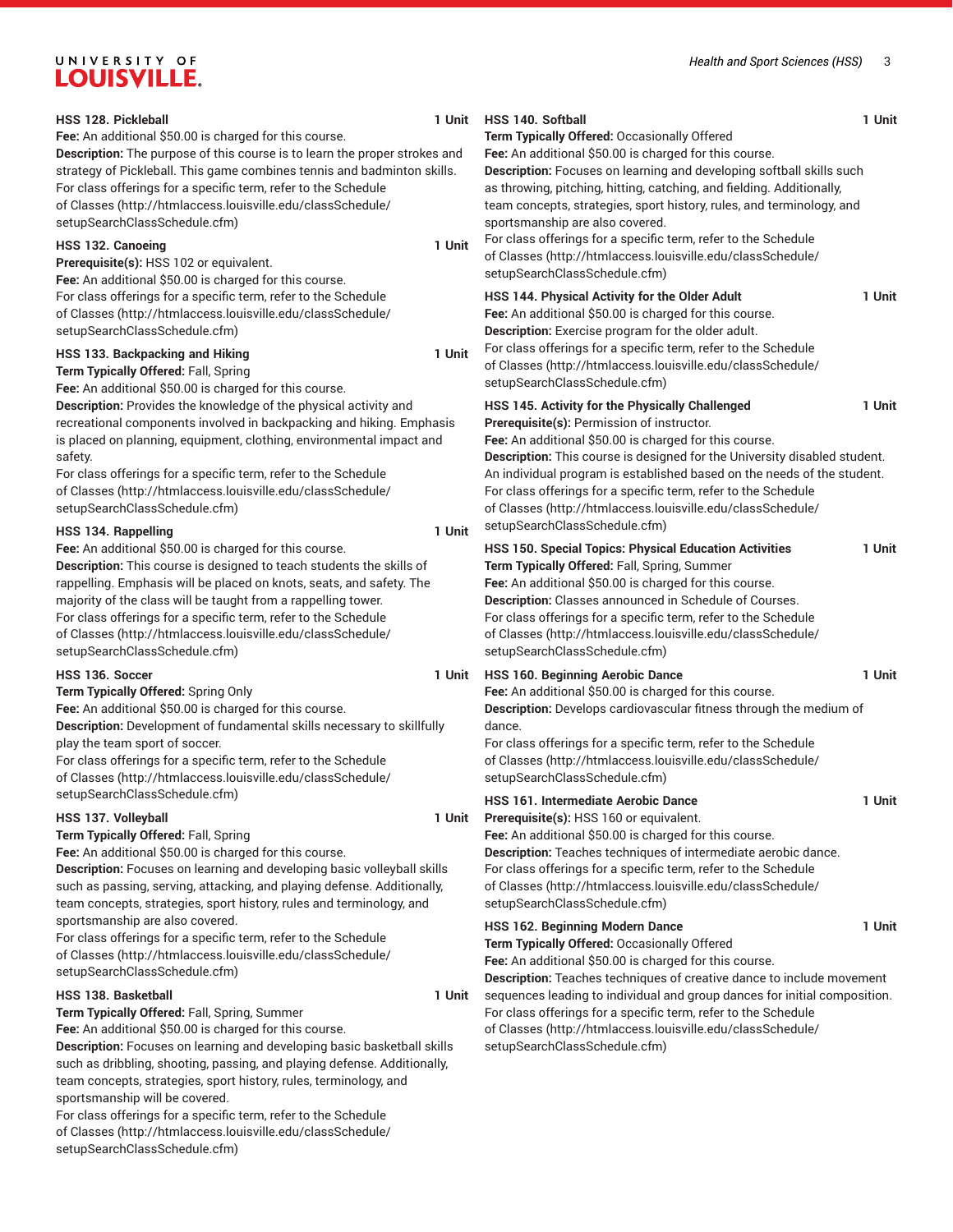#### **HSS 163. Intermediate Modern Dance**

**Prerequisite(s):** HSS 162 or faculty consent.

**Fee:** An additional \$50.00 is charged for this course. **Description:** Teaches techniques of intermediate modern dance. For class offerings for a specific term, refer to the [Schedule](http://htmlaccess.louisville.edu/classSchedule/setupSearchClassSchedule.cfm) [of Classes \(http://htmlaccess.louisville.edu/classSchedule/](http://htmlaccess.louisville.edu/classSchedule/setupSearchClassSchedule.cfm) [setupSearchClassSchedule.cfm\)](http://htmlaccess.louisville.edu/classSchedule/setupSearchClassSchedule.cfm)

#### **HSS 164. Beginning Country Western Dance 1 Unit**

**Fee:** An additional \$50.00 is charged for this course.

**Description:** Course is designed to teach the basic steps of two-steps, waltz, East-Coast swing, and a variety of line dances. Additional emphasis is on terminology and history.

For class offerings for a specific term, refer to the [Schedule](http://htmlaccess.louisville.edu/classSchedule/setupSearchClassSchedule.cfm) [of Classes \(http://htmlaccess.louisville.edu/classSchedule/](http://htmlaccess.louisville.edu/classSchedule/setupSearchClassSchedule.cfm) [setupSearchClassSchedule.cfm\)](http://htmlaccess.louisville.edu/classSchedule/setupSearchClassSchedule.cfm)

#### **HSS 165. Ballroom Dance** 1 Unit

**Term Typically Offered:** Fall, Spring

**Fee:** An additional \$50.00 is charged for this course.

**Description:** This course is designed to teach students the basic ballroom dance steps including the foxtrot, waltz, cha-cha, East-West swing and others. Dance terminology and history of ballroom dance will be covered. For class offerings for a specific term, refer to the [Schedule](http://htmlaccess.louisville.edu/classSchedule/setupSearchClassSchedule.cfm) [of Classes \(http://htmlaccess.louisville.edu/classSchedule/](http://htmlaccess.louisville.edu/classSchedule/setupSearchClassSchedule.cfm) [setupSearchClassSchedule.cfm\)](http://htmlaccess.louisville.edu/classSchedule/setupSearchClassSchedule.cfm)

#### **HSS 166. African Dance** 1 Unit

**Term Typically Offered:** Occasionally Offered

**Fee:** An additional \$50.00 is charged for this course.

**Description:** This course is designed to teach students various West African dances, emphasizing movement, improvisation and individual expression.

For class offerings for a specific term, refer to the [Schedule](http://htmlaccess.louisville.edu/classSchedule/setupSearchClassSchedule.cfm) [of Classes \(http://htmlaccess.louisville.edu/classSchedule/](http://htmlaccess.louisville.edu/classSchedule/setupSearchClassSchedule.cfm) [setupSearchClassSchedule.cfm\)](http://htmlaccess.louisville.edu/classSchedule/setupSearchClassSchedule.cfm)

#### **HSS 167. Country Line Dance 1 Unit**

**Fee:** An additional \$50.00 is charged for this course.

**Description:** This course is designed to teach students the basic steps to Country Western line dances and become familiar with the basic terminology and appropriate music selections for each dance. For class offerings for a specific term, refer to the [Schedule](http://htmlaccess.louisville.edu/classSchedule/setupSearchClassSchedule.cfm) [of Classes \(http://htmlaccess.louisville.edu/classSchedule/](http://htmlaccess.louisville.edu/classSchedule/setupSearchClassSchedule.cfm) [setupSearchClassSchedule.cfm\)](http://htmlaccess.louisville.edu/classSchedule/setupSearchClassSchedule.cfm)

#### **HSS 180. First Aid and Safety Education 3 Units**

**Term Typically Offered:** Fall, Spring, Summer **Description:** Safety procedures and first aid measures; lecture and demonstration with skill training in all procedures. For class offerings for a specific term, refer to the [Schedule](http://htmlaccess.louisville.edu/classSchedule/setupSearchClassSchedule.cfm) [of Classes \(http://htmlaccess.louisville.edu/classSchedule/](http://htmlaccess.louisville.edu/classSchedule/setupSearchClassSchedule.cfm) [setupSearchClassSchedule.cfm\)](http://htmlaccess.louisville.edu/classSchedule/setupSearchClassSchedule.cfm)

### **HSS 181. First-Year Experience 1 Unit**

### **Term Typically Offered:** Fall Only

**Description:** An introduction to the University of Louisville and the College of Education and Human Development. The course focuses on individual student success, as well as students' personal and academic development as they navigate their first year of college. The course helps students clarify purpose and meaning through exploration of their individual skills, and interests; students are also introduced to potential career paths in their major of interest. **Note:** Cross-listed with EDTP 101.

For class offerings for a specific term, refer to the [Schedule](http://htmlaccess.louisville.edu/classSchedule/setupSearchClassSchedule.cfm) [of Classes](http://htmlaccess.louisville.edu/classSchedule/setupSearchClassSchedule.cfm) ([http://htmlaccess.louisville.edu/classSchedule/](http://htmlaccess.louisville.edu/classSchedule/setupSearchClassSchedule.cfm) [setupSearchClassSchedule.cfm\)](http://htmlaccess.louisville.edu/classSchedule/setupSearchClassSchedule.cfm)

#### **HSS 184. Healthy Lifestyles I 3 Units**

**Term Typically Offered:** Fall, Spring, Summer

**Description:** This class is an exploration of the relationship of human characteristics and behaviors to wellness; specifically, the biological, psychological, and sociological factors that influence and promote healthy lifestyles and wellness.

For class offerings for a specific term, refer to the [Schedule](http://htmlaccess.louisville.edu/classSchedule/setupSearchClassSchedule.cfm) [of Classes](http://htmlaccess.louisville.edu/classSchedule/setupSearchClassSchedule.cfm) ([http://htmlaccess.louisville.edu/classSchedule/](http://htmlaccess.louisville.edu/classSchedule/setupSearchClassSchedule.cfm) [setupSearchClassSchedule.cfm\)](http://htmlaccess.louisville.edu/classSchedule/setupSearchClassSchedule.cfm)

#### **HSS 190. Exploration of Working with Collegiate Student-Athletes 3 Units Term Typically Offered:** Fall, Spring

**Description:** This course will explore the various career options that work directly with collegiate student-athletes, specifically at a Division I institution, and will provide tools and strategies for working with this population.

For class offerings for a specific term, refer to the [Schedule](http://htmlaccess.louisville.edu/classSchedule/setupSearchClassSchedule.cfm) [of Classes](http://htmlaccess.louisville.edu/classSchedule/setupSearchClassSchedule.cfm) ([http://htmlaccess.louisville.edu/classSchedule/](http://htmlaccess.louisville.edu/classSchedule/setupSearchClassSchedule.cfm) [setupSearchClassSchedule.cfm\)](http://htmlaccess.louisville.edu/classSchedule/setupSearchClassSchedule.cfm)

#### **HSS 200. Introduction to Health Education 3 Units Term Typically Offered:** Fall, Spring

**Description:** An introduction to the historical, philosophical, and biopsychosocial foundations of health education and prevention science. For class offerings for a specific term, refer to the [Schedule](http://htmlaccess.louisville.edu/classSchedule/setupSearchClassSchedule.cfm) [of Classes](http://htmlaccess.louisville.edu/classSchedule/setupSearchClassSchedule.cfm) ([http://htmlaccess.louisville.edu/classSchedule/](http://htmlaccess.louisville.edu/classSchedule/setupSearchClassSchedule.cfm) [setupSearchClassSchedule.cfm\)](http://htmlaccess.louisville.edu/classSchedule/setupSearchClassSchedule.cfm)

#### **HSS 201. Introduction to Prevention Science 3 Units**

**Description:** The foundations of school health and public health education as a profession, a discipline, and an occupation. For class offerings for a specific term, refer to the [Schedule](http://htmlaccess.louisville.edu/classSchedule/setupSearchClassSchedule.cfm) [of Classes](http://htmlaccess.louisville.edu/classSchedule/setupSearchClassSchedule.cfm) ([http://htmlaccess.louisville.edu/classSchedule/](http://htmlaccess.louisville.edu/classSchedule/setupSearchClassSchedule.cfm) [setupSearchClassSchedule.cfm\)](http://htmlaccess.louisville.edu/classSchedule/setupSearchClassSchedule.cfm)

#### **HSS 202. Human Anatomy & Physiology - S 3 Units**

**Term Typically Offered:** Fall, Spring, Summer **Description:** Introduction to structure and function of human body. Covers basic concepts related to anatomical terminology, cells, tissues, integument, skeletal, muscular, nervous, and endocrine systems. Interrelationships of organ systems are emphasized. For class offerings for a specific term, refer to the [Schedule](http://htmlaccess.louisville.edu/classSchedule/setupSearchClassSchedule.cfm) [of Classes](http://htmlaccess.louisville.edu/classSchedule/setupSearchClassSchedule.cfm) ([http://htmlaccess.louisville.edu/classSchedule/](http://htmlaccess.louisville.edu/classSchedule/setupSearchClassSchedule.cfm) [setupSearchClassSchedule.cfm\)](http://htmlaccess.louisville.edu/classSchedule/setupSearchClassSchedule.cfm)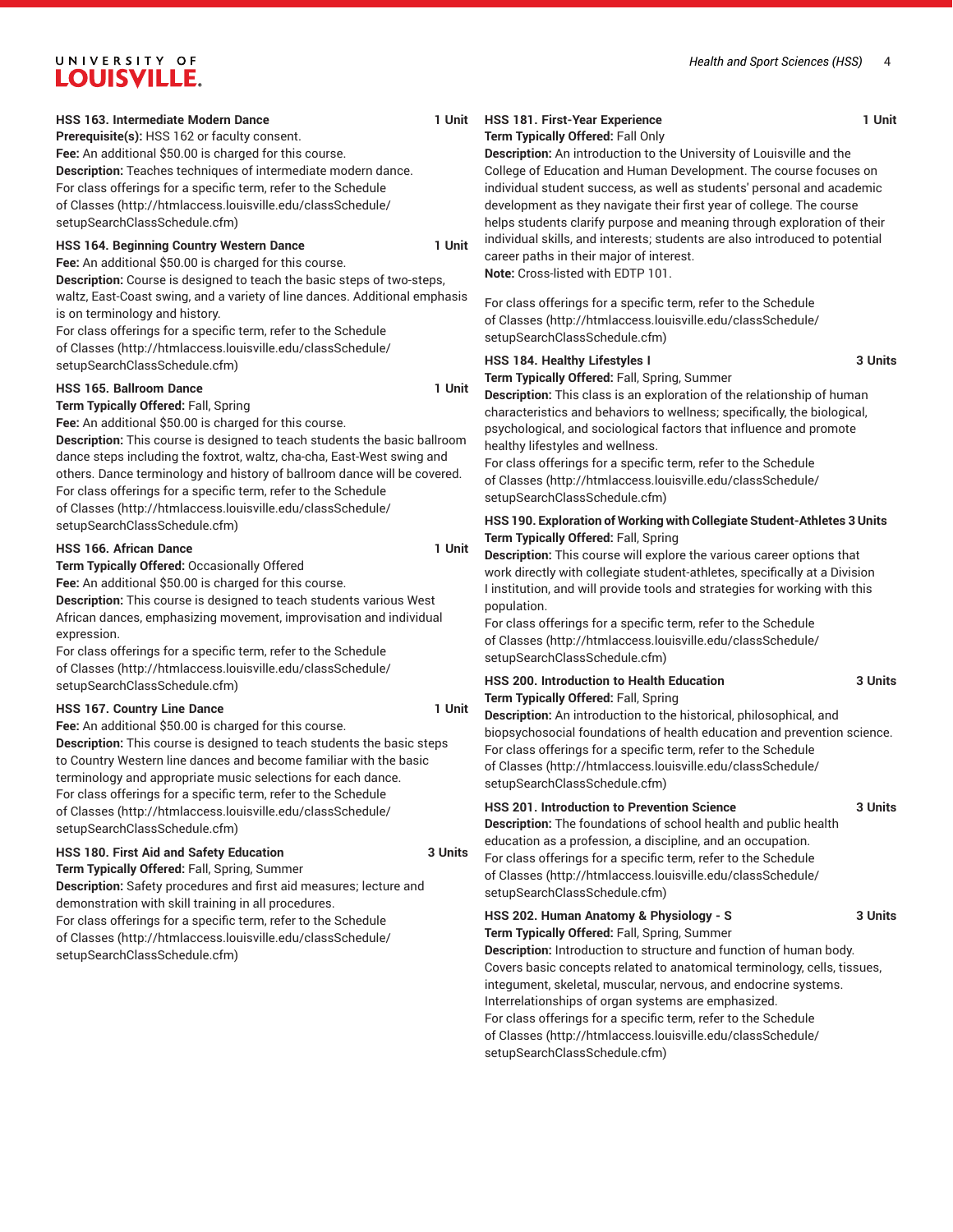### **Term Typically Offered:** Spring Only

**Description:** The purpose of this course is to provide learning experiences that will lead to the development of teaching skills in both the individual and team sports. In addition to skill acquisition, the course will focus on how to plan and implement skill development in individual and team sports for students in grades 5-12.

For class offerings for a specific term, refer to the [Schedule](http://htmlaccess.louisville.edu/classSchedule/setupSearchClassSchedule.cfm) [of Classes \(http://htmlaccess.louisville.edu/classSchedule/](http://htmlaccess.louisville.edu/classSchedule/setupSearchClassSchedule.cfm) [setupSearchClassSchedule.cfm\)](http://htmlaccess.louisville.edu/classSchedule/setupSearchClassSchedule.cfm)

#### **HSS 251. Officiating 2 Units**

#### **Term Typically Offered:** Spring Only

**Description:** Classroom and laboratory experiences in the ethics of sports officiating; the mastery, interpretation, and application of sports rules. For class offerings for a specific term, refer to the [Schedule](http://htmlaccess.louisville.edu/classSchedule/setupSearchClassSchedule.cfm) [of Classes \(http://htmlaccess.louisville.edu/classSchedule/](http://htmlaccess.louisville.edu/classSchedule/setupSearchClassSchedule.cfm) [setupSearchClassSchedule.cfm\)](http://htmlaccess.louisville.edu/classSchedule/setupSearchClassSchedule.cfm)

#### **HSS 252. Coaching of Aquatics 2 Units**

**Prerequisite(s):** Senior life saving.

**Description:** Basic techniques in various events. Knowledge of personnel, training procedures, facilities, equipment, and management. For class offerings for a specific term, refer to the [Schedule](http://htmlaccess.louisville.edu/classSchedule/setupSearchClassSchedule.cfm) [of Classes \(http://htmlaccess.louisville.edu/classSchedule/](http://htmlaccess.louisville.edu/classSchedule/setupSearchClassSchedule.cfm) [setupSearchClassSchedule.cfm\)](http://htmlaccess.louisville.edu/classSchedule/setupSearchClassSchedule.cfm)

#### **HSS 253. Fundamentals of Baseball Coaching 2 Units Term Typically Offered:** Fall Only

**Description:** The techniques of position play, offensive and defensive team play, strategy, rules, scoring, facilities, equipment, and management. For class offerings for a specific term, refer to the [Schedule](http://htmlaccess.louisville.edu/classSchedule/setupSearchClassSchedule.cfm) [of Classes \(http://htmlaccess.louisville.edu/classSchedule/](http://htmlaccess.louisville.edu/classSchedule/setupSearchClassSchedule.cfm) [setupSearchClassSchedule.cfm\)](http://htmlaccess.louisville.edu/classSchedule/setupSearchClassSchedule.cfm)

#### **HSS 254. Track and Field Coaching 2 Units**

**Description:** Basic techniques in various events; knowledge of personnel, training procedures, facilities, equipment, and management. For class offerings for a specific term, refer to the [Schedule](http://htmlaccess.louisville.edu/classSchedule/setupSearchClassSchedule.cfm) [of Classes \(http://htmlaccess.louisville.edu/classSchedule/](http://htmlaccess.louisville.edu/classSchedule/setupSearchClassSchedule.cfm) [setupSearchClassSchedule.cfm\)](http://htmlaccess.louisville.edu/classSchedule/setupSearchClassSchedule.cfm)

#### **HSS 255. Fundamentals of Football Coaching 2 Units**

**Description:** Fundamentals of individual play, offensive and defensive team play, rules, program organization, training methods, and management.

For class offerings for a specific term, refer to the [Schedule](http://htmlaccess.louisville.edu/classSchedule/setupSearchClassSchedule.cfm) [of Classes \(http://htmlaccess.louisville.edu/classSchedule/](http://htmlaccess.louisville.edu/classSchedule/setupSearchClassSchedule.cfm) [setupSearchClassSchedule.cfm\)](http://htmlaccess.louisville.edu/classSchedule/setupSearchClassSchedule.cfm)

#### **HSS 256. Fundamentals of Basketball Coaching 2 Units**

**Term Typically Offered:** Spring Only

**Description:** Fundamentals of individual play. Offensive and defensive team play, organization, training methods.

For class offerings for a specific term, refer to the [Schedule](http://htmlaccess.louisville.edu/classSchedule/setupSearchClassSchedule.cfm) [of Classes \(http://htmlaccess.louisville.edu/classSchedule/](http://htmlaccess.louisville.edu/classSchedule/setupSearchClassSchedule.cfm) [setupSearchClassSchedule.cfm\)](http://htmlaccess.louisville.edu/classSchedule/setupSearchClassSchedule.cfm)

#### **HSS 257. Fundamentals of Soccer Coaching 2 Units Term Typically Offered:** Spring Only

**Description:** Theoretical study of Soccer from a coaching standpoint; fundamental individual and team play; methods of teaching fundamental skills associated with the sport and team organization. For class offerings for a specific term, refer to the [Schedule](http://htmlaccess.louisville.edu/classSchedule/setupSearchClassSchedule.cfm)

[of Classes \(http://htmlaccess.louisville.edu/classSchedule/](http://htmlaccess.louisville.edu/classSchedule/setupSearchClassSchedule.cfm) [setupSearchClassSchedule.cfm\)](http://htmlaccess.louisville.edu/classSchedule/setupSearchClassSchedule.cfm)

#### **HSS 258. Fundamentals of Softball Coaching 2 Units Term Typically Offered:** Fall Only

**Description:** Theoretical study of Softball from a coaching standpoint; fundamental individual and team play; methods of teaching fundamental skills associated with the sport and team organization.

For class offerings for a specific term, refer to the [Schedule](http://htmlaccess.louisville.edu/classSchedule/setupSearchClassSchedule.cfm) [of Classes](http://htmlaccess.louisville.edu/classSchedule/setupSearchClassSchedule.cfm) ([http://htmlaccess.louisville.edu/classSchedule/](http://htmlaccess.louisville.edu/classSchedule/setupSearchClassSchedule.cfm) [setupSearchClassSchedule.cfm\)](http://htmlaccess.louisville.edu/classSchedule/setupSearchClassSchedule.cfm)

#### **HSS 261. Fundamentals of Coaching Volleyball 2 Units Term Typically Offered:** Spring Only

**Description:** Theoretical study of Volleyball from a coaching standpoint; fundamental individual and team play; methods of teaching fundamental skills associated with the sport and team organization. For class offerings for a specific term, refer to the [Schedule](http://htmlaccess.louisville.edu/classSchedule/setupSearchClassSchedule.cfm) [of Classes](http://htmlaccess.louisville.edu/classSchedule/setupSearchClassSchedule.cfm) ([http://htmlaccess.louisville.edu/classSchedule/](http://htmlaccess.louisville.edu/classSchedule/setupSearchClassSchedule.cfm) [setupSearchClassSchedule.cfm\)](http://htmlaccess.louisville.edu/classSchedule/setupSearchClassSchedule.cfm)

#### **HSS 263. Environmental Biology 3 Units**

**Description:** A study of the biological principles of environmental effects on living organisms; emphasis on ecological relationships of man, including resource exploitation, pollution, environmental degradation, and human behavior.

For class offerings for a specific term, refer to the [Schedule](http://htmlaccess.louisville.edu/classSchedule/setupSearchClassSchedule.cfm) [of Classes](http://htmlaccess.louisville.edu/classSchedule/setupSearchClassSchedule.cfm) ([http://htmlaccess.louisville.edu/classSchedule/](http://htmlaccess.louisville.edu/classSchedule/setupSearchClassSchedule.cfm) [setupSearchClassSchedule.cfm\)](http://htmlaccess.louisville.edu/classSchedule/setupSearchClassSchedule.cfm)

| <b>HSS 270. Introduction to Physical Education</b>                           | 3 Units |
|------------------------------------------------------------------------------|---------|
| <b>Term Typically Offered: Fall, Spring</b>                                  |         |
| <b>Description:</b> This class focuses on the history, aims, objectives, and |         |
| principles of physical education to their application to present-day         |         |

educational programs.

For class offerings for a specific term, refer to the [Schedule](http://htmlaccess.louisville.edu/classSchedule/setupSearchClassSchedule.cfm) [of Classes](http://htmlaccess.louisville.edu/classSchedule/setupSearchClassSchedule.cfm) ([http://htmlaccess.louisville.edu/classSchedule/](http://htmlaccess.louisville.edu/classSchedule/setupSearchClassSchedule.cfm) [setupSearchClassSchedule.cfm\)](http://htmlaccess.louisville.edu/classSchedule/setupSearchClassSchedule.cfm)

#### **HSS 271. Teaching Physical Education 3 Units Term Typically Offered:** Fall Only

**Description:** This course focuses on foundations of teaching and classroom management strategies, observational techniques and tools, instructional design, and teacher reflection for working with diverse learners.

For class offerings for a specific term, refer to the [Schedule](http://htmlaccess.louisville.edu/classSchedule/setupSearchClassSchedule.cfm) [of Classes](http://htmlaccess.louisville.edu/classSchedule/setupSearchClassSchedule.cfm) ([http://htmlaccess.louisville.edu/classSchedule/](http://htmlaccess.louisville.edu/classSchedule/setupSearchClassSchedule.cfm) [setupSearchClassSchedule.cfm\)](http://htmlaccess.louisville.edu/classSchedule/setupSearchClassSchedule.cfm)

#### **HSS 274. Physical Education and Health for Elementary Teachers 3 Units Term Typically Offered:** Fall, Spring, Summer

**Description:** Physical education and health practices, activities, and basic approaches for the elementary classroom teacher.

For class offerings for a specific term, refer to the [Schedule](http://htmlaccess.louisville.edu/classSchedule/setupSearchClassSchedule.cfm) [of Classes](http://htmlaccess.louisville.edu/classSchedule/setupSearchClassSchedule.cfm) ([http://htmlaccess.louisville.edu/classSchedule/](http://htmlaccess.louisville.edu/classSchedule/setupSearchClassSchedule.cfm) [setupSearchClassSchedule.cfm\)](http://htmlaccess.louisville.edu/classSchedule/setupSearchClassSchedule.cfm)

#### **HSS 275. Elementary School Physical Education Laboratory 1 Unit Prerequisite(s):** HSS 274 (or concurrent).

**Description:** Experiences in an elementary school situation related to HSS 274.

For class offerings for a specific term, refer to the [Schedule](http://htmlaccess.louisville.edu/classSchedule/setupSearchClassSchedule.cfm) [of Classes](http://htmlaccess.louisville.edu/classSchedule/setupSearchClassSchedule.cfm) ([http://htmlaccess.louisville.edu/classSchedule/](http://htmlaccess.louisville.edu/classSchedule/setupSearchClassSchedule.cfm) [setupSearchClassSchedule.cfm\)](http://htmlaccess.louisville.edu/classSchedule/setupSearchClassSchedule.cfm)

#### *Health and Sport Sciences (HSS)* 5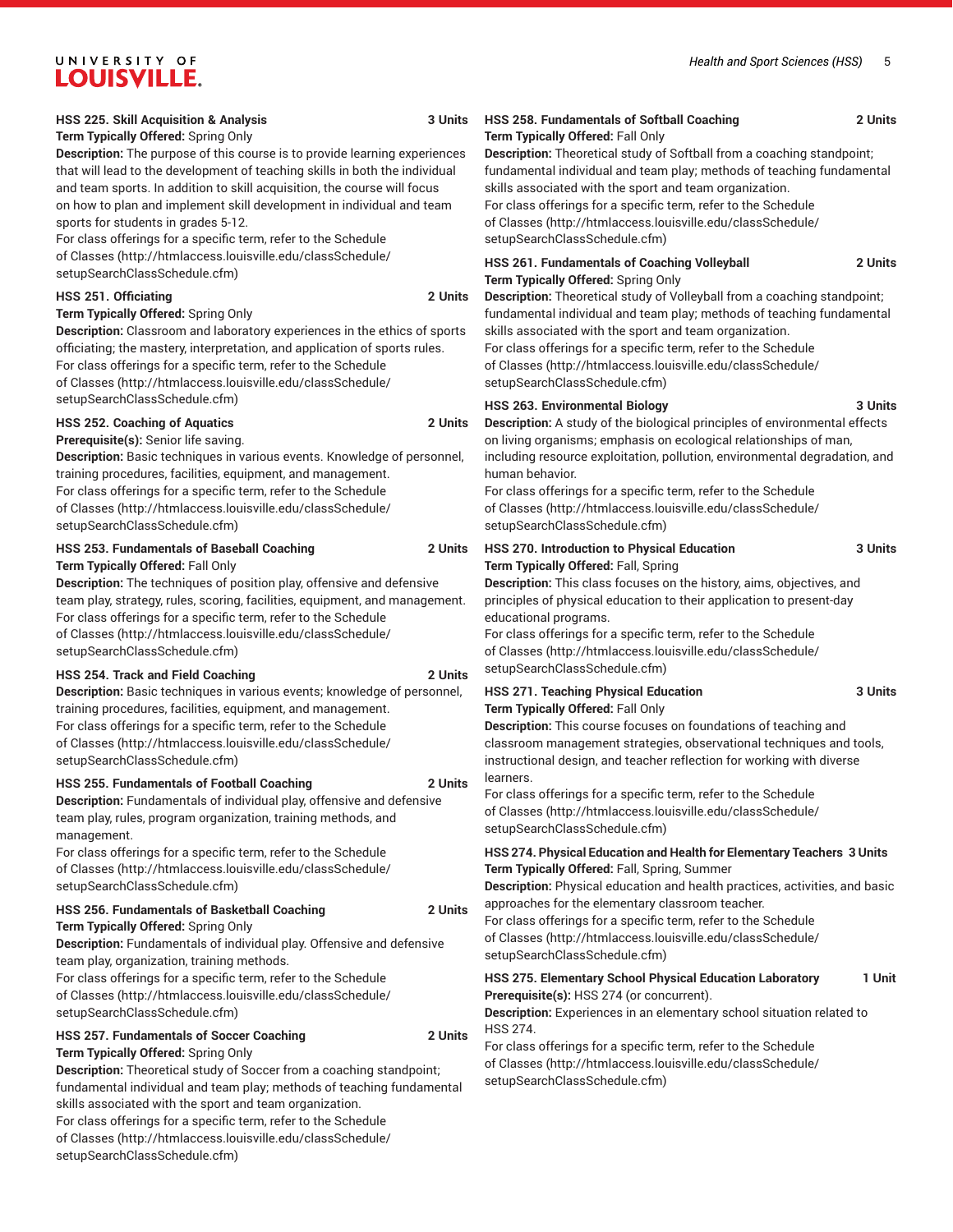| HSS 293. Social and Psychological Dimensions of Physical Activity - SB                                                                                                                                                                                                                                                                                                                                                                                                              | HSS 318. Diverse Populations in Physical Activity and Health<br>3 Units                                                                                                                                                                                                                                                                                                                                                                                                                                               |  |
|-------------------------------------------------------------------------------------------------------------------------------------------------------------------------------------------------------------------------------------------------------------------------------------------------------------------------------------------------------------------------------------------------------------------------------------------------------------------------------------|-----------------------------------------------------------------------------------------------------------------------------------------------------------------------------------------------------------------------------------------------------------------------------------------------------------------------------------------------------------------------------------------------------------------------------------------------------------------------------------------------------------------------|--|
| 3 Units<br>Term Typically Offered: Fall, Spring, Summer<br>Description: Emphasis on socialization and cultural diversity as these<br>affect physical education. Examination of psychological factors that<br>influence learning and enhance the effects of participation.<br>For class offerings for a specific term, refer to the Schedule                                                                                                                                         | Term Typically Offered: Fall, Spring, Summer<br>Description: The study of social and cultural systems of diverse groups,<br>related to physical activity and health.<br>For class offerings for a specific term, refer to the Schedule<br>of Classes (http://htmlaccess.louisville.edu/classSchedule/<br>setupSearchClassSchedule.cfm)                                                                                                                                                                                |  |
| of Classes (http://htmlaccess.louisville.edu/classSchedule/<br>setupSearchClassSchedule.cfm)<br>HSS 300. The Theory and Art of Movement<br>2 Units<br>Description: Basic movements and the elements in them, observation<br>of, and appreciation for, skilled movement; application of principles of<br>movement.<br>For class offerings for a specific term, refer to the Schedule<br>of Classes (http://htmlaccess.louisville.edu/classSchedule/<br>setupSearchClassSchedule.cfm) | <b>HSS 319. Adapted Physical Education</b><br>3 Units<br>Term Typically Offered: Fall Only<br>Description: Adapted physical education in an academic and practical<br>approach to teach P-12 physical education students with disabilities<br>in school settings during physical education classes and after school<br>programs.<br>For class offerings for a specific term, refer to the Schedule<br>of Classes (http://htmlaccess.louisville.edu/classSchedule/<br>setupSearchClassSchedule.cfm)                    |  |
| <b>HSS 301. HSS 301</b><br>3 Units<br>Grading Basis: Credit/No Credit<br>Description: Theoretical study of motivation in sport and athletics,<br>including the strategies and tactics teachers and coaches, utilize to<br>provide sport participants with genuine and impactful experiences.<br>For class offerings for a specific term, refer to the Schedule<br>of Classes (http://htmlaccess.louisville.edu/classSchedule/<br>setupSearchClassSchedule.cfm)                      | HSS 320. Growth and Motor Development Across the Lifespan<br>3 Units<br>Term Typically Offered: Fall, Spring, Summer<br>Description: Provides the student with a knowledge base in the study of<br>growth and motor behavior across the life-span for individuals with and<br>without disabilities.<br>Course Attribute(s): CBL - This course includes Community-Based<br>Learning (CBL). Students will engage in a community experience or<br>project with an external partner in order to enhance understanding and |  |
| HSS 302. Nutrition in Healthy Living<br>3 Units<br>Term Typically Offered: Fall, Spring, Summer<br>Prerequisite(s): Restricted to HSS students only.<br>Description: Introduction to nutritional needs from prenatal to elderly.<br>Issues relevant to diet and popular topics in nutrition.<br>For class offerings for a specific term, refer to the Schedule<br>of Classes (http://htmlaccess.louisville.edu/classSchedule/<br>setupSearchClassSchedule.cfm)                      | application of academic content.<br>For class offerings for a specific term, refer to the Schedule<br>of Classes (http://htmlaccess.louisville.edu/classSchedule/<br>setupSearchClassSchedule.cfm)<br>HSS 326. Movement Skills and Concepts in Physical Education<br>3 Units<br>Term Typically Offered: Spring Only<br>Description: The course develops content knowledge in foundational                                                                                                                             |  |
| HSS 303. Human Nutrition<br>3 Units<br>Term Typically Offered: Fall, Spring, Summer<br>Prerequisite(s): CHEM 101, CHEM 201, or CHEM 105.<br>Description: Principles of nutrition and the importance of food for                                                                                                                                                                                                                                                                     | skills fundamental movement skills and concepts, rhythmic activities,<br>gymnastics, lead-up/modified games, and fitness.<br>For class offerings for a specific term, refer to the Schedule<br>of Classes (http://htmlaccess.louisville.edu/classSchedule/<br>setupSearchClassSchedule.cfm)                                                                                                                                                                                                                           |  |
| physical and social needs.<br>For class offerings for a specific term, refer to the Schedule<br>of Classes (http://htmlaccess.louisville.edu/classSchedule/<br>setupSearchClassSchedule.cfm)                                                                                                                                                                                                                                                                                        | <b>HSS 327. Invasion and Net Games</b><br>3 Units<br>Term Typically Offered: Spring Only<br>Description: Development and analysis of invasion and net game skills                                                                                                                                                                                                                                                                                                                                                     |  |
| <b>HSS 304. HSS 304</b><br>3 Units<br>Term Typically Offered: Fall, Spring<br>Description: The purpose of this course is to provide a basic overview                                                                                                                                                                                                                                                                                                                                | used to the respective sports.<br>For class offerings for a specific term, refer to the Schedule<br>of Classes (http://htmlaccess.louisville.edu/classSchedule/<br>setupSearchClassSchedule.cfm)                                                                                                                                                                                                                                                                                                                      |  |
| of key concepts in the coaching profession. Content will discuss sports<br>coaching at various levels. The primary goal of the course is to develop<br>and enhance students' knowledge and understanding of concepts and<br>techniques of coaching and their application to working with athletes.<br>For class offerings for a specific term, refer to the Schedule<br>of Classes (http://htmlaccess.louisville.edu/classSchedule/                                                 | HSS 328. Target and Fielding Games<br>3 Units<br>Term Typically Offered: Spring Only<br>Description: Development and analysis of target game and fielding game<br>skills used in the respective sports.<br>For class offerings for a specific term, refer to the Schedule                                                                                                                                                                                                                                             |  |

[setupSearchClassSchedule.cfm\)](http://htmlaccess.louisville.edu/classSchedule/setupSearchClassSchedule.cfm)

### **HSS 310. Healthy Lifestyles II** 3 Units

[of Classes](http://htmlaccess.louisville.edu/classSchedule/setupSearchClassSchedule.cfm) ([http://htmlaccess.louisville.edu/classSchedule/](http://htmlaccess.louisville.edu/classSchedule/setupSearchClassSchedule.cfm)

[setupSearchClassSchedule.cfm\)](http://htmlaccess.louisville.edu/classSchedule/setupSearchClassSchedule.cfm)

**Term Typically Offered:** Fall, Spring, Summer **Description:** A community based approach to addressing health issues facing Americans in the 21st century. For class offerings for a specific term, refer to the [Schedule](http://htmlaccess.louisville.edu/classSchedule/setupSearchClassSchedule.cfm) [of Classes \(http://htmlaccess.louisville.edu/classSchedule/](http://htmlaccess.louisville.edu/classSchedule/setupSearchClassSchedule.cfm) [setupSearchClassSchedule.cfm\)](http://htmlaccess.louisville.edu/classSchedule/setupSearchClassSchedule.cfm)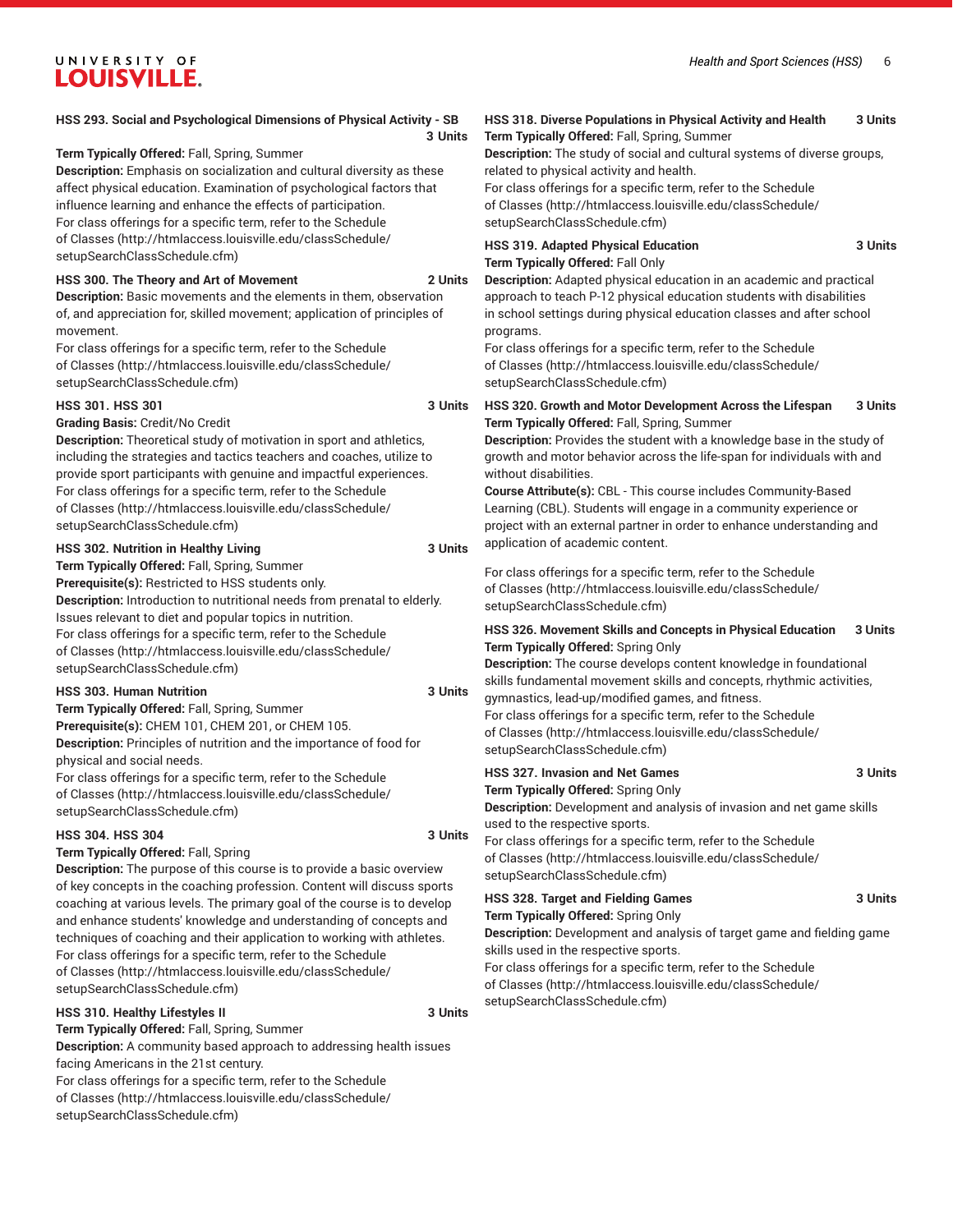#### **HSS 350. Culinary Nutrition 3 Units**

#### **Term Typically Offered:** Occasionally Offered

**Description:** Principles of healthy cooking techniques and hands-on experience to create flavorful and appealing nutrient dense foods. The focus is on using herbs and spices to enhance the taste and nutritional value of food.

For class offerings for a specific term, refer to the [Schedule](http://htmlaccess.louisville.edu/classSchedule/setupSearchClassSchedule.cfm) [of Classes \(http://htmlaccess.louisville.edu/classSchedule/](http://htmlaccess.louisville.edu/classSchedule/setupSearchClassSchedule.cfm) [setupSearchClassSchedule.cfm\)](http://htmlaccess.louisville.edu/classSchedule/setupSearchClassSchedule.cfm)

#### **HSS 359. Fundamentals of Camping and Outdoor Recreation 3 Units Prerequisite(s):** HSS 201 or consent of instructor.

**Description:** Development of camping and outdoor recreation skills and knowledge including backpacking, canoeing, car camping, etc. Certification through American Camping Association.

For class offerings for a specific term, refer to the [Schedule](http://htmlaccess.louisville.edu/classSchedule/setupSearchClassSchedule.cfm) [of Classes \(http://htmlaccess.louisville.edu/classSchedule/](http://htmlaccess.louisville.edu/classSchedule/setupSearchClassSchedule.cfm) [setupSearchClassSchedule.cfm\)](http://htmlaccess.louisville.edu/classSchedule/setupSearchClassSchedule.cfm)

#### **HSS 364. Women's Health Issues - D1, SB 3 Units**

**Term Typically Offered:** Fall, Spring

**Description:** This course will identify a broad range of health issues that can be unique to women or of special importance to women throughout the world. The course will examine the roles women play as both providers and consumers of health care nationally and internationally. **Note:** Cross-listed with WGST 364.

For class offerings for a specific term, refer to the [Schedule](http://htmlaccess.louisville.edu/classSchedule/setupSearchClassSchedule.cfm) [of Classes \(http://htmlaccess.louisville.edu/classSchedule/](http://htmlaccess.louisville.edu/classSchedule/setupSearchClassSchedule.cfm) [setupSearchClassSchedule.cfm\)](http://htmlaccess.louisville.edu/classSchedule/setupSearchClassSchedule.cfm)

#### **HSS 374. Elementary Physical Education Methods 3 Units Term Typically Offered:** Spring Only

**Prerequisite(s):** HSS 326.

**Corequisite(s):** HSS 493.

**Description:** An elementary physical education methods course that provides in-depth analysis of basic, rhythmic movements, fundamental motor and manipulative skills, and physical fitness activities at the elementary grade level. Students will learn age appropriate strategies for instruction in elementary physical education.

For class offerings for a specific term, refer to the [Schedule](http://htmlaccess.louisville.edu/classSchedule/setupSearchClassSchedule.cfm) [of Classes \(http://htmlaccess.louisville.edu/classSchedule/](http://htmlaccess.louisville.edu/classSchedule/setupSearchClassSchedule.cfm) [setupSearchClassSchedule.cfm\)](http://htmlaccess.louisville.edu/classSchedule/setupSearchClassSchedule.cfm)

#### **HSS 377. Introduction to Statistics in Health and Human Performance - QR 3 Units**

**Term Typically Offered:** Fall, Spring, Summer **Prerequisite(s):** ACT Score of 19 or above or equivalent.

**Description:** Theory and practice of measurement; administration of tests and interpretation of their results by fundamental statistical procedures. For class offerings for a specific term, refer to the [Schedule](http://htmlaccess.louisville.edu/classSchedule/setupSearchClassSchedule.cfm) [of Classes \(http://htmlaccess.louisville.edu/classSchedule/](http://htmlaccess.louisville.edu/classSchedule/setupSearchClassSchedule.cfm) [setupSearchClassSchedule.cfm\)](http://htmlaccess.louisville.edu/classSchedule/setupSearchClassSchedule.cfm)

#### **HSS 380. Medicinals: Their Use and Misuses 3 Units Prerequisite(s):** Junior standing.

**Description:** A study of the mechanisms by which drugs influence living systems, with emphasis on heavy metals, birth control drugs, pesticides, noxious gases, natural poisons, various nonprescription drugs, and the use and abuse of drugs affecting the central nervous system. **Note:** Nursing students may not register for credit without consent of the instructor.

For class offerings for a specific term, refer to the [Schedule](http://htmlaccess.louisville.edu/classSchedule/setupSearchClassSchedule.cfm) [of Classes](http://htmlaccess.louisville.edu/classSchedule/setupSearchClassSchedule.cfm) ([http://htmlaccess.louisville.edu/classSchedule/](http://htmlaccess.louisville.edu/classSchedule/setupSearchClassSchedule.cfm) [setupSearchClassSchedule.cfm\)](http://htmlaccess.louisville.edu/classSchedule/setupSearchClassSchedule.cfm)

#### HSS 381. Anatomy and Physiology Lab I 1 1 Unit **Term Typically Offered:** Fall, Spring

**Prerequisite(s):** HSS 202 or BIOL 260; HSS 386 or BIOL 261 (or concurrent).

**Fee:** An additional \$95.00 is charged for this course.

**Description:** This course will introduce the fundamental structures of the human body and physiological mechanisms involved in normal functioning, disease, and exercise through lectures and student participation activities. There will be a strong emphasis on the connection between structures and function, usually in the healthy individual but with some exploration of abnormalities found in disease states. This course specifically focuses on the histology, physiology, and anatomical characteristics of the muscular, skeletal, cardiovascular, and respiratory systems.

For class offerings for a specific term, refer to the [Schedule](http://htmlaccess.louisville.edu/classSchedule/setupSearchClassSchedule.cfm) [of Classes](http://htmlaccess.louisville.edu/classSchedule/setupSearchClassSchedule.cfm) ([http://htmlaccess.louisville.edu/classSchedule/](http://htmlaccess.louisville.edu/classSchedule/setupSearchClassSchedule.cfm) [setupSearchClassSchedule.cfm\)](http://htmlaccess.louisville.edu/classSchedule/setupSearchClassSchedule.cfm)

## **HSS 382. Wellness Coaching 3 Units**

**Term Typically Offered:** Fall, Spring **Prerequisite(s):** HSS 184 or instructor consent.

**Description:** This course is designed to provide a hands-on wellness coaching opportunity for university students. Students will practice wellness coaching techniques with their peers in class, under direct supervision of their instructor.

For class offerings for a specific term, refer to the [Schedule](http://htmlaccess.louisville.edu/classSchedule/setupSearchClassSchedule.cfm) [of Classes](http://htmlaccess.louisville.edu/classSchedule/setupSearchClassSchedule.cfm) ([http://htmlaccess.louisville.edu/classSchedule/](http://htmlaccess.louisville.edu/classSchedule/setupSearchClassSchedule.cfm) [setupSearchClassSchedule.cfm\)](http://htmlaccess.louisville.edu/classSchedule/setupSearchClassSchedule.cfm)

#### **HSS 383. Public Health Principles and Practices 3 Units Term Typically Offered:** Fall Only

**Description:** Philosophy of public health; the structure, personnel, and programs of public health agencies. **Note:** Offered as needed.

For class offerings for a specific term, refer to the [Schedule](http://htmlaccess.louisville.edu/classSchedule/setupSearchClassSchedule.cfm) [of Classes](http://htmlaccess.louisville.edu/classSchedule/setupSearchClassSchedule.cfm) ([http://htmlaccess.louisville.edu/classSchedule/](http://htmlaccess.louisville.edu/classSchedule/setupSearchClassSchedule.cfm) [setupSearchClassSchedule.cfm\)](http://htmlaccess.louisville.edu/classSchedule/setupSearchClassSchedule.cfm)

**HSS 384. Teaching Health Education 3 Units Term Typically Offered:** Fall Only **Description:** The effective design, implementation and evaluation of health instruction within the school and community setting; emphasis on the development of sequential learning opportunities. For class offerings for a specific term, refer to the [Schedule](http://htmlaccess.louisville.edu/classSchedule/setupSearchClassSchedule.cfm) [of Classes](http://htmlaccess.louisville.edu/classSchedule/setupSearchClassSchedule.cfm) ([http://htmlaccess.louisville.edu/classSchedule/](http://htmlaccess.louisville.edu/classSchedule/setupSearchClassSchedule.cfm) [setupSearchClassSchedule.cfm\)](http://htmlaccess.louisville.edu/classSchedule/setupSearchClassSchedule.cfm)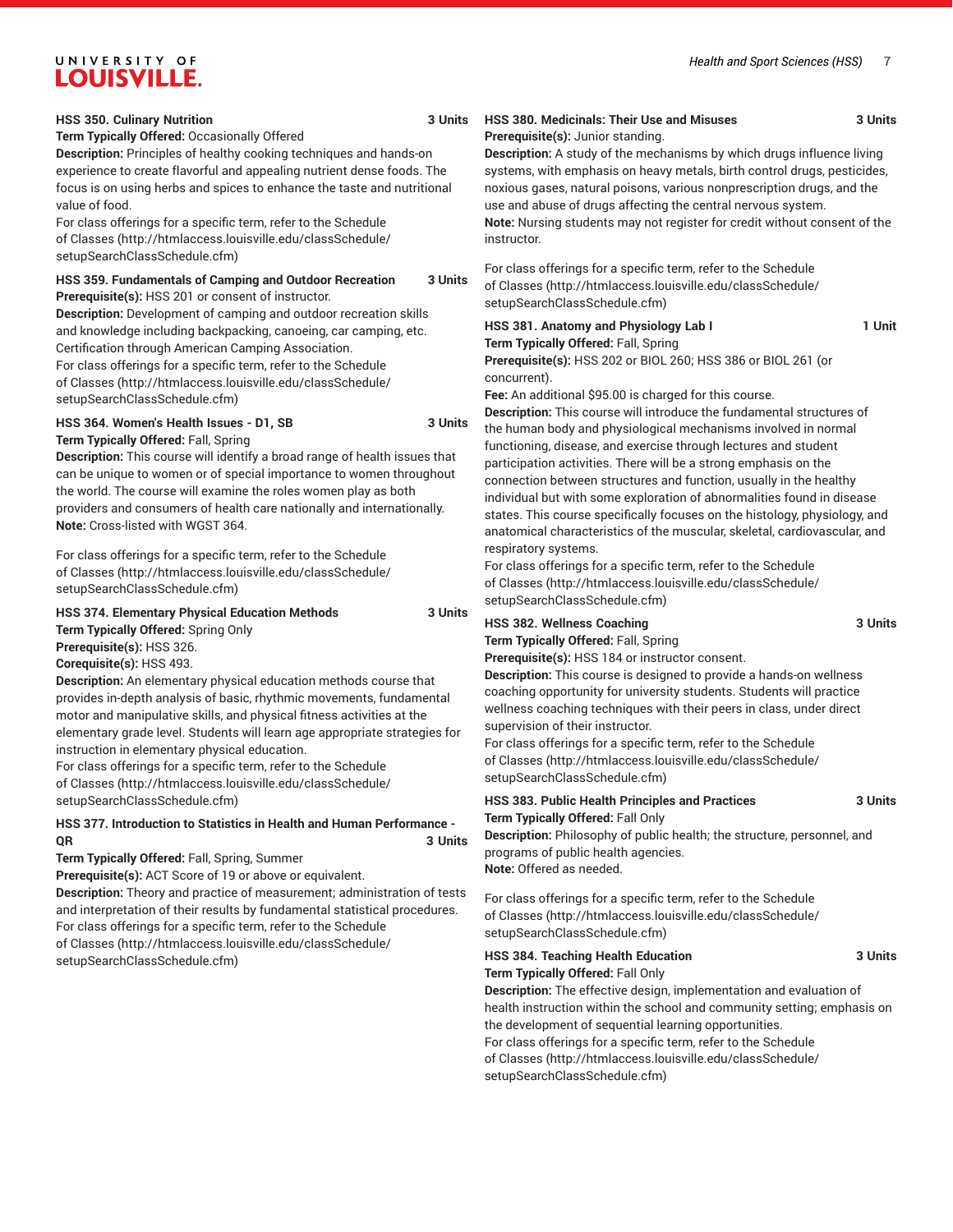#### **HSS 385. Teaching Health Education 3 Units**

**Term Typically Offered:** Fall, Spring, Summer

**Prerequisite(s):** HSS 384 or permission of instructor. **Description:** Selecting methods, resources and media for implementing health program plans for diverse learners. Focus on strategies for Coordinated School Health and community based programs. For class offerings for a specific term, refer to the [Schedule](http://htmlaccess.louisville.edu/classSchedule/setupSearchClassSchedule.cfm) [of Classes \(http://htmlaccess.louisville.edu/classSchedule/](http://htmlaccess.louisville.edu/classSchedule/setupSearchClassSchedule.cfm) [setupSearchClassSchedule.cfm\)](http://htmlaccess.louisville.edu/classSchedule/setupSearchClassSchedule.cfm)

#### **HSS 386. Advanced Anatomy and Physiology I 3 Units Term Typically Offered:** Fall, Spring, Summer

**Prerequisite(s):** HSS 202 or BIOL 260.

**Description:** The course will introduce the fundamental structure of the human body and the physiological mechanisms involved in normal functioning and during exercise through lecture and student participation activities. This course specifically focuses on the histology, skeletal, muscular, cardiovascular, lymphatic, and respiratory systems. For class offerings for a specific term, refer to the [Schedule](http://htmlaccess.louisville.edu/classSchedule/setupSearchClassSchedule.cfm) [of Classes \(http://htmlaccess.louisville.edu/classSchedule/](http://htmlaccess.louisville.edu/classSchedule/setupSearchClassSchedule.cfm) [setupSearchClassSchedule.cfm\)](http://htmlaccess.louisville.edu/classSchedule/setupSearchClassSchedule.cfm)

#### **HSS 387. Biomechanics 3 Units**

**Term Typically Offered:** Fall, Spring, Summer **Prerequisite(s):** HSS 202 or BIOL 260.

**Fee:** An additional \$40.00 is charged for this course.

**Description:** The anatomical and physiological analysis of human motion emphasized for the purpose of promoting normal development and improvement of performance. Mechanical physics principles will be discussed as they are related to the structure and function of the human body as it moves. Students will learn anatomy and structure of the neuromuscular system and be able to observe and describe human movement.

For class offerings for a specific term, refer to the [Schedule](http://htmlaccess.louisville.edu/classSchedule/setupSearchClassSchedule.cfm) [of Classes \(http://htmlaccess.louisville.edu/classSchedule/](http://htmlaccess.louisville.edu/classSchedule/setupSearchClassSchedule.cfm) [setupSearchClassSchedule.cfm\)](http://htmlaccess.louisville.edu/classSchedule/setupSearchClassSchedule.cfm)

#### **HSS 388. Principles of Athletic Conditioning 3 Units Term Typically Offered:** Fall, Spring, Summer

**Prerequisite(s):** HSS 387.

**Fee:** An additional \$40.00 is charged for this course.

**Description:** Restricted to students admitted to the School of Education. Practical application of physiological theory in order to write activity prescription for athletic conditioning.

For class offerings for a specific term, refer to the [Schedule](http://htmlaccess.louisville.edu/classSchedule/setupSearchClassSchedule.cfm) [of Classes \(http://htmlaccess.louisville.edu/classSchedule/](http://htmlaccess.louisville.edu/classSchedule/setupSearchClassSchedule.cfm) [setupSearchClassSchedule.cfm\)](http://htmlaccess.louisville.edu/classSchedule/setupSearchClassSchedule.cfm)

#### **HSS 389. Prevention and Care of Athletic Injuries I 3 Units Term Typically Offered:** Fall, Spring, Summer

**Prerequisite(s):** HSS 387.

**Description:** Restricted to students admitted to the College of Education and Human Development. Course stresses importance of prevention of injuries by conditioning and material aids and offers supervised training in caring of injuries.

For class offerings for a specific term, refer to the [Schedule](http://htmlaccess.louisville.edu/classSchedule/setupSearchClassSchedule.cfm) [of Classes \(http://htmlaccess.louisville.edu/classSchedule/](http://htmlaccess.louisville.edu/classSchedule/setupSearchClassSchedule.cfm) [setupSearchClassSchedule.cfm\)](http://htmlaccess.louisville.edu/classSchedule/setupSearchClassSchedule.cfm)

#### **HSS 390. Advanced Anatomy and Physiology II 3 Units Term Typically Offered:** Fall, Spring, Summer

**Prerequisite(s):** HSS 202 or BIOL 260; HSS 386 or BIOL 261. **Description:** The course will introduce the fundamental structure of the human body and the physiological mechanisms involved in normal functioning through lecture and student participation activities. This course specifically focuses on the nervous, endocrine, digestive, urinary, and reproductive systems.

For class offerings for a specific term, refer to the [Schedule](http://htmlaccess.louisville.edu/classSchedule/setupSearchClassSchedule.cfm) [of Classes](http://htmlaccess.louisville.edu/classSchedule/setupSearchClassSchedule.cfm) ([http://htmlaccess.louisville.edu/classSchedule/](http://htmlaccess.louisville.edu/classSchedule/setupSearchClassSchedule.cfm) [setupSearchClassSchedule.cfm\)](http://htmlaccess.louisville.edu/classSchedule/setupSearchClassSchedule.cfm)

#### HSS 391. Anatomy and Physiology Lab II 1 1 Unit

**Term Typically Offered:** Fall, Spring, Summer **Prerequisite(s):** HSS 202 or BIOL 260; HSS 386 or BIOL 261; HSS 381 or BIOL 262; HSS 390 (or concurrent).

**Fee:** An additional \$95.00 is charged for this course. **Description:** This course will introduce the fundamental structures of

the human body and physiological mechanisms involved in normal functioning, disease, and exercise through lectures and student participation activities. There will be a strong emphasis on the connection between structures and function, usually in the healthy individual but with some exploration of abnormalities found in disease states. This course specifically focuses on the histology, physiology, and anatomical characteristics of the muscular, skeletal, cardiovascular, and respiratory systems. Students will also be introduced to the embryological origin and development of key structures and body systems.

For class offerings for a specific term, refer to the [Schedule](http://htmlaccess.louisville.edu/classSchedule/setupSearchClassSchedule.cfm) [of Classes](http://htmlaccess.louisville.edu/classSchedule/setupSearchClassSchedule.cfm) ([http://htmlaccess.louisville.edu/classSchedule/](http://htmlaccess.louisville.edu/classSchedule/setupSearchClassSchedule.cfm) [setupSearchClassSchedule.cfm\)](http://htmlaccess.louisville.edu/classSchedule/setupSearchClassSchedule.cfm)

#### **HSS 392. Principles of Sport and Exercise Psychology 3 Units**

**Description:** Examination of psychological factors influencing participation in physical activity and performance of motor skills. Consideration of practices to enhance the psychological effects of participation.

For class offerings for a specific term, refer to the [Schedule](http://htmlaccess.louisville.edu/classSchedule/setupSearchClassSchedule.cfm) [of Classes](http://htmlaccess.louisville.edu/classSchedule/setupSearchClassSchedule.cfm) ([http://htmlaccess.louisville.edu/classSchedule/](http://htmlaccess.louisville.edu/classSchedule/setupSearchClassSchedule.cfm) [setupSearchClassSchedule.cfm\)](http://htmlaccess.louisville.edu/classSchedule/setupSearchClassSchedule.cfm)

**HSS 393. Medical Terminology 3 Units Term Typically Offered:** Fall, Spring

**Prerequisite(s):** Sophomore standing.

**Description:** This course will familiarize students with the basics of vocabulary used in the medical and health professions. Students will gain an understanding of basic elements, rules of building and analyzing medical words, and medical terms associated with the body as a whole. For class offerings for a specific term, refer to the [Schedule](http://htmlaccess.louisville.edu/classSchedule/setupSearchClassSchedule.cfm) [of Classes](http://htmlaccess.louisville.edu/classSchedule/setupSearchClassSchedule.cfm) ([http://htmlaccess.louisville.edu/classSchedule/](http://htmlaccess.louisville.edu/classSchedule/setupSearchClassSchedule.cfm) [setupSearchClassSchedule.cfm\)](http://htmlaccess.louisville.edu/classSchedule/setupSearchClassSchedule.cfm)

| <b>HSS 394. Foundations of Exercise Physiology</b>                         | 3 Units |
|----------------------------------------------------------------------------|---------|
| Term Typically Offered: Fall, Spring, Summer                               |         |
| Prerequisite(s): HSS 202 or BIOL 260.                                      |         |
| <b>Description:</b> This course provides an overview of selected topics in |         |
| exercise physiology and sports medicine with emphasis on practical         |         |
| applications.                                                              |         |
| For class offerings for a specific term, refer to the Schedule             |         |
| of Classes (http://htmlaccess.louisville.edu/classSchedule/                |         |

[setupSearchClassSchedule.cfm\)](http://htmlaccess.louisville.edu/classSchedule/setupSearchClassSchedule.cfm)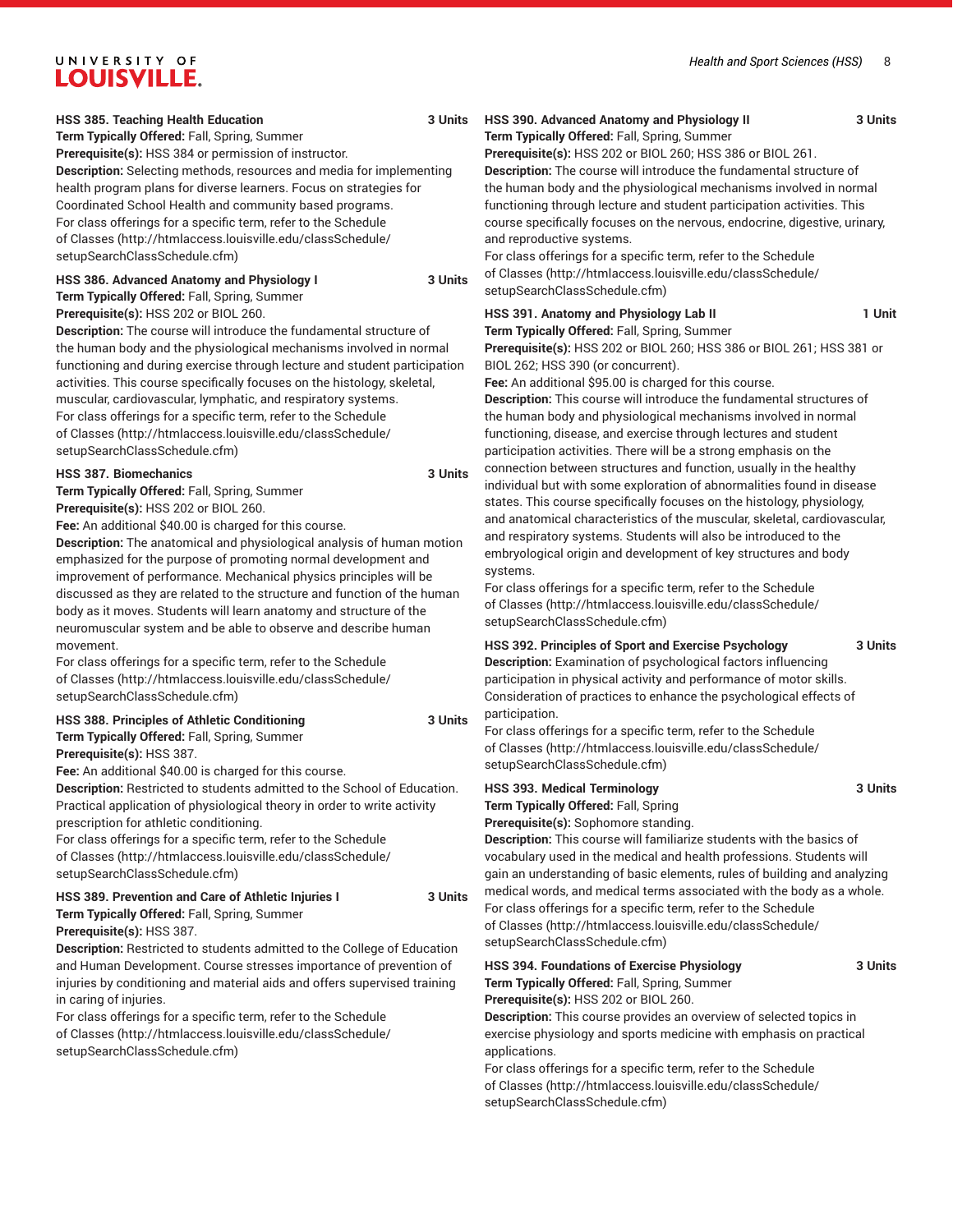| HSS 395. Fitness Assessment and Prescription | 3 Units |
|----------------------------------------------|---------|
|                                              |         |

**Term Typically Offered:** Fall, Spring, Summer

**Prerequisite(s):** HSS 394.

**Fee:** An additional \$40.00 is charged for this course.

**Description:** Restricted to students admitted to the College of Education and Human Development. Theoretical overview of competencies necessary for Health Fitness Certification through the American College of Sports Medicine and Certified Personal Trainer credential through the National Strength and Conditioning Association including functional anatomy and biomechanics, exercise leadership, exercise programming, health appraisal and program administration.

For class offerings for a specific term, refer to the [Schedule](http://htmlaccess.louisville.edu/classSchedule/setupSearchClassSchedule.cfm) [of Classes \(http://htmlaccess.louisville.edu/classSchedule/](http://htmlaccess.louisville.edu/classSchedule/setupSearchClassSchedule.cfm) [setupSearchClassSchedule.cfm\)](http://htmlaccess.louisville.edu/classSchedule/setupSearchClassSchedule.cfm)

#### **HSS 396. Lab Methods in Fitness Evaluation 3 Units Term Typically Offered:** Fall, Spring, Summer **Prerequisite(s):** HSS 394.

**Fee:** An additional \$95.00 is charged for this course.

**Description:** Restricted to students admitted to the College of Education and Human Development. This course will provide hands-on experience with fitness and performance testing. It will cover health risk assessment, anthropometric measurements, and measurements of strength, flexibility, aerobic fitness, anaerobic capacity, and body composition. The course will also discuss how to create an appropriate testing battery and fitness testing for special populations. Students will learn to collect appropriate physiological data and be able to interpret it.

For class offerings for a specific term, refer to the [Schedule](http://htmlaccess.louisville.edu/classSchedule/setupSearchClassSchedule.cfm) [of Classes \(http://htmlaccess.louisville.edu/classSchedule/](http://htmlaccess.louisville.edu/classSchedule/setupSearchClassSchedule.cfm) [setupSearchClassSchedule.cfm\)](http://htmlaccess.louisville.edu/classSchedule/setupSearchClassSchedule.cfm)

#### **HSS 397. Special Topics in Health and Sport Science 3 Units**

**Term Typically Offered:** Fall, Spring, Summer

**Prerequisite(s):** Sophomore standing.

**Description:** Examination of well-defined topics not studied in regular undergraduate courses. Topics will be announced in Schedule of Courses.

For class offerings for a specific term, refer to the [Schedule](http://htmlaccess.louisville.edu/classSchedule/setupSearchClassSchedule.cfm) [of Classes \(http://htmlaccess.louisville.edu/classSchedule/](http://htmlaccess.louisville.edu/classSchedule/setupSearchClassSchedule.cfm) [setupSearchClassSchedule.cfm\)](http://htmlaccess.louisville.edu/classSchedule/setupSearchClassSchedule.cfm)

#### **HSS 401. Internship in Coaching 2 Units Grading Basis:** Pass/Fail **Prerequisite(s):** HSS 304.

**Description:** This course is designed to provide students with experiential learning within professional careers associated with coaching. The course is designed to prepare the student for an internship or full-time employment within the fields relevant to coaching. **Note:** To be taken within the last 9 hours of minor coursework.

For class offerings for a specific term, refer to the [Schedule](http://htmlaccess.louisville.edu/classSchedule/setupSearchClassSchedule.cfm) [of Classes \(http://htmlaccess.louisville.edu/classSchedule/](http://htmlaccess.louisville.edu/classSchedule/setupSearchClassSchedule.cfm) [setupSearchClassSchedule.cfm\)](http://htmlaccess.louisville.edu/classSchedule/setupSearchClassSchedule.cfm)

#### **HSS 402. Practicum in Health and Human Performance 1 Unit**

**Term Typically Offered:** Fall, Spring, Summer

**Prerequisite(s):** Admission to HHP major. **Description:** The purpose of HSS 402 is to provide HHP majors with opportunities to understand their intended discipline and have a chance to participate in practical applications.

For class offerings for a specific term, refer to the [Schedule](http://htmlaccess.louisville.edu/classSchedule/setupSearchClassSchedule.cfm) [of Classes \(http://htmlaccess.louisville.edu/classSchedule/](http://htmlaccess.louisville.edu/classSchedule/setupSearchClassSchedule.cfm) [setupSearchClassSchedule.cfm\)](http://htmlaccess.louisville.edu/classSchedule/setupSearchClassSchedule.cfm)

#### **HSS 404. Methods in Elementary Physical Education 4 Units Term Typically Offered:** Fall Only

**Prerequisite(s):** Admission to the Initial Teacher Certification Program. **Description:** This course includes the philosophy, objectives, curriculum and methods of teaching physical education to elementary children. This course includes 70+ hours of field experience in elementary physical education in public schools.

**Course Attribute(s):** CBL - This course includes Community-Based Learning (CBL). Students will engage in a community experience or project with an external partner in order to enhance understanding and application of academic content.

For class offerings for a specific term, refer to the [Schedule](http://htmlaccess.louisville.edu/classSchedule/setupSearchClassSchedule.cfm) [of Classes](http://htmlaccess.louisville.edu/classSchedule/setupSearchClassSchedule.cfm) ([http://htmlaccess.louisville.edu/classSchedule/](http://htmlaccess.louisville.edu/classSchedule/setupSearchClassSchedule.cfm) [setupSearchClassSchedule.cfm\)](http://htmlaccess.louisville.edu/classSchedule/setupSearchClassSchedule.cfm)

#### **HSS 405. Methods in Secondary Physical Educaiton 4 Units Term Typically Offered:** Fall Only

**Prerequisite(s):** Admission to the Initial Teacher Certification Program. **Description:** This course includes the philosophy, objectives, curriculum and methods of teaching physical education to secondary students. Must be taken prior to student teaching. This course includes 70+ hours of field experience in secondary (middle or high) physical education in public schools.

**Course Attribute(s):** CBL - This course includes Community-Based Learning (CBL). Students will engage in a community experience or project with an external partner in order to enhance understanding and application of academic content.

For class offerings for a specific term, refer to the [Schedule](http://htmlaccess.louisville.edu/classSchedule/setupSearchClassSchedule.cfm) [of Classes](http://htmlaccess.louisville.edu/classSchedule/setupSearchClassSchedule.cfm) ([http://htmlaccess.louisville.edu/classSchedule/](http://htmlaccess.louisville.edu/classSchedule/setupSearchClassSchedule.cfm) [setupSearchClassSchedule.cfm\)](http://htmlaccess.louisville.edu/classSchedule/setupSearchClassSchedule.cfm)

#### **HSS 409. Experiential Outdoor Education Leadership 3 Units**

**Prerequisite(s):** Major in HSS or consent of instructor.

**Description:** This course will develop the necessary skills to lead outdoorexperiential education programs.

For class offerings for a specific term, refer to the [Schedule](http://htmlaccess.louisville.edu/classSchedule/setupSearchClassSchedule.cfm) [of Classes](http://htmlaccess.louisville.edu/classSchedule/setupSearchClassSchedule.cfm) ([http://htmlaccess.louisville.edu/classSchedule/](http://htmlaccess.louisville.edu/classSchedule/setupSearchClassSchedule.cfm) [setupSearchClassSchedule.cfm\)](http://htmlaccess.louisville.edu/classSchedule/setupSearchClassSchedule.cfm)

#### **HSS 410. Theories of Sport Pedagogy - CUE 3 Units Term Typically Offered:** Fall Only **Corequisite(s):** HSS 493. **Description:** Provides students with the basic effective teaching

strategies along with research from which they are based. **Course Attribute(s):** CUE - This course fulfills the Culminating Undergraduate Experience (CUE) requirement for certain degree programs. CUE courses are advanced-level courses intended for majors with at least 90 earned credits/senior-level status.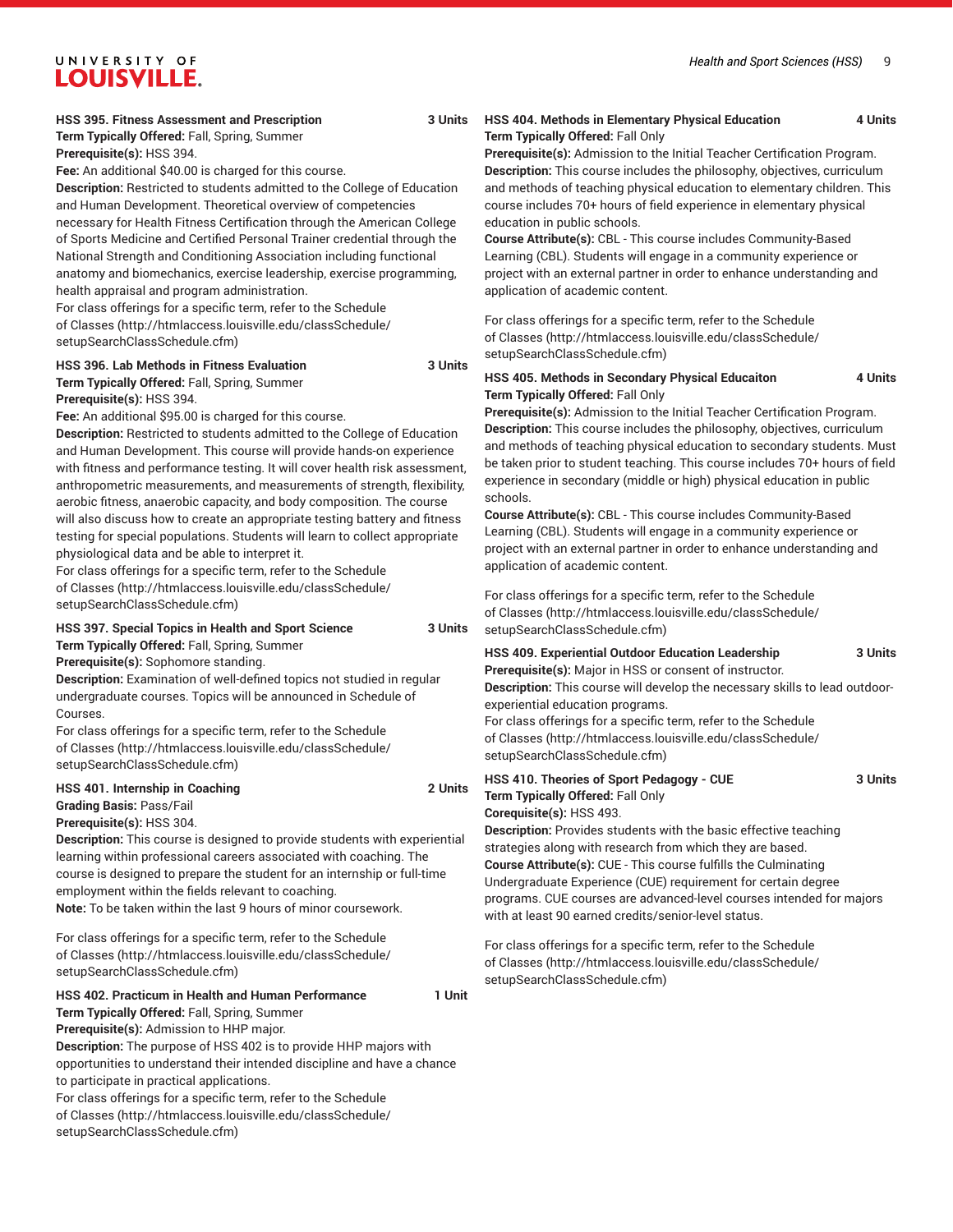#### *Health and Sport Sciences (HSS)* 10

## UNIVERSITY OF **LOUISVILLE.**

#### **HSS 411. Theory and Analysis of Team Sport Skills 3 Units Term Typically Offered:** Fall Only

**Prerequisite(s):** HSS 320.

**Description:** Instruction, analysis, and evaluation of team sport skills. **Course Attribute(s):** CBL - This course includes Community-Based Learning (CBL). Students will engage in a community experience or project with an external partner in order to enhance understanding and application of academic content.

For class offerings for a specific term, refer to the [Schedule](http://htmlaccess.louisville.edu/classSchedule/setupSearchClassSchedule.cfm) [of Classes \(http://htmlaccess.louisville.edu/classSchedule/](http://htmlaccess.louisville.edu/classSchedule/setupSearchClassSchedule.cfm) [setupSearchClassSchedule.cfm\)](http://htmlaccess.louisville.edu/classSchedule/setupSearchClassSchedule.cfm)

#### **HSS 412. Theory and Analysis of Individual Sport Skills 3 Units Term Typically Offered:** Spring Only

**Description:** Instruction, analysis, and evaluation of individual sport skills. **Course Attribute(s):** CBL - This course includes Community-Based Learning (CBL). Students will engage in a community experience or project with an external partner in order to enhance understanding and application of academic content.

For class offerings for a specific term, refer to the [Schedule](http://htmlaccess.louisville.edu/classSchedule/setupSearchClassSchedule.cfm) [of Classes \(http://htmlaccess.louisville.edu/classSchedule/](http://htmlaccess.louisville.edu/classSchedule/setupSearchClassSchedule.cfm) [setupSearchClassSchedule.cfm\)](http://htmlaccess.louisville.edu/classSchedule/setupSearchClassSchedule.cfm)

#### **HSS 414. Student Teaching in Elementary Physical Education 3 Units Term Typically Offered:** Spring Only

**Prerequisite(s):** HSS 404, HSS 405, and HSS 485.

**Description:** This course provides supervised observation, participation and teaching in physical education at the elementary school level (K-5). **Course Attribute(s):** CBL - This course includes Community-Based Learning (CBL). Students will engage in a community experience or project with an external partner in order to enhance understanding and application of academic content.

For class offerings for a specific term, refer to the [Schedule](http://htmlaccess.louisville.edu/classSchedule/setupSearchClassSchedule.cfm) [of Classes \(http://htmlaccess.louisville.edu/classSchedule/](http://htmlaccess.louisville.edu/classSchedule/setupSearchClassSchedule.cfm) [setupSearchClassSchedule.cfm\)](http://htmlaccess.louisville.edu/classSchedule/setupSearchClassSchedule.cfm)

#### **HSS 415. Student Teaching in Health Education 3 Units Term Typically Offered:** Spring Only

**Prerequisite(s):** HSS 404, HSS 405, and HSS 485.

**Description:** Five weeks of supervised observation, participation, and teaching health education in middle and high schools.

**Note:** Must be taken concurrently with HSS 414 and HSS 416. **Course Attribute(s):** CBL - This course includes Community-Based Learning (CBL). Students will engage in a community experience or project with an external partner in order to enhance understanding and application of academic content.

For class offerings for a specific term, refer to the [Schedule](http://htmlaccess.louisville.edu/classSchedule/setupSearchClassSchedule.cfm) [of Classes \(http://htmlaccess.louisville.edu/classSchedule/](http://htmlaccess.louisville.edu/classSchedule/setupSearchClassSchedule.cfm) [setupSearchClassSchedule.cfm\)](http://htmlaccess.louisville.edu/classSchedule/setupSearchClassSchedule.cfm)

#### **HSS 416. Student Teaching in Secondary Physical Education 3 Units Term Typically Offered:** Spring Only

**Prerequisite(s):** HSS 404, HSS 405, and HSS 485.

**Description:** This course provides supervised observation, participation and teaching in physical education at the secondary school level (middle or high school).

**Course Attribute(s):** CBL - This course includes Community-Based Learning (CBL). Students will engage in a community experience or project with an external partner in order to enhance understanding and application of academic content.

For class offerings for a specific term, refer to the [Schedule](http://htmlaccess.louisville.edu/classSchedule/setupSearchClassSchedule.cfm) [of Classes](http://htmlaccess.louisville.edu/classSchedule/setupSearchClassSchedule.cfm) ([http://htmlaccess.louisville.edu/classSchedule/](http://htmlaccess.louisville.edu/classSchedule/setupSearchClassSchedule.cfm) [setupSearchClassSchedule.cfm\)](http://htmlaccess.louisville.edu/classSchedule/setupSearchClassSchedule.cfm)

#### **HSS 430. Epidemiology of Health, Physical Activity and Nutrition 3 Units Term Typically Offered:** Spring Only

**Description:** The course provides an overview of the epidemiology of physical activity and nutrition in relationship to coronary heart disease, stroke, cancer and type II diabetes.

For class offerings for a specific term, refer to the [Schedule](http://htmlaccess.louisville.edu/classSchedule/setupSearchClassSchedule.cfm) [of Classes](http://htmlaccess.louisville.edu/classSchedule/setupSearchClassSchedule.cfm) ([http://htmlaccess.louisville.edu/classSchedule/](http://htmlaccess.louisville.edu/classSchedule/setupSearchClassSchedule.cfm) [setupSearchClassSchedule.cfm\)](http://htmlaccess.louisville.edu/classSchedule/setupSearchClassSchedule.cfm)

#### **HSS 431. Leadership in Health Promotion - CUE 3 Units Term Typically Offered:** Spring Only

**Description:** Analysis of administrative and organizational factors of health education and promotion from within the program, within the organization, and between organizations. Emphasis will be placed on policy making, administration, and functional issues such as collaboration and consultation at the organizational level.

**Note:** Cross-listed with HSS 631.

**Course Attribute(s):** CUE - This course fulfills the Culminating Undergraduate Experience (CUE) requirement for certain degree programs. CUE courses are advanced-level courses intended for majors with at least 90 earned credits/senior-level status.

For class offerings for a specific term, refer to the [Schedule](http://htmlaccess.louisville.edu/classSchedule/setupSearchClassSchedule.cfm) [of Classes](http://htmlaccess.louisville.edu/classSchedule/setupSearchClassSchedule.cfm) ([http://htmlaccess.louisville.edu/classSchedule/](http://htmlaccess.louisville.edu/classSchedule/setupSearchClassSchedule.cfm) [setupSearchClassSchedule.cfm\)](http://htmlaccess.louisville.edu/classSchedule/setupSearchClassSchedule.cfm)

### **HSS 432. Biostatistics in Health and Exercise Science 3 Units Term Typically Offered:** Fall Only

**Prerequisite(s):** HSS 377 or permission of instructor. **Description:** An introduction to biostatistical methods in health and exercise science.

For class offerings for a specific term, refer to the [Schedule](http://htmlaccess.louisville.edu/classSchedule/setupSearchClassSchedule.cfm) [of Classes](http://htmlaccess.louisville.edu/classSchedule/setupSearchClassSchedule.cfm) ([http://htmlaccess.louisville.edu/classSchedule/](http://htmlaccess.louisville.edu/classSchedule/setupSearchClassSchedule.cfm) [setupSearchClassSchedule.cfm\)](http://htmlaccess.louisville.edu/classSchedule/setupSearchClassSchedule.cfm)

## **HSS 434. Public Health Education Methods 3 Units**

**Term Typically Offered:** Fall, Spring

**Description:** This course is designed to cover strategies and methods for delivering public health education.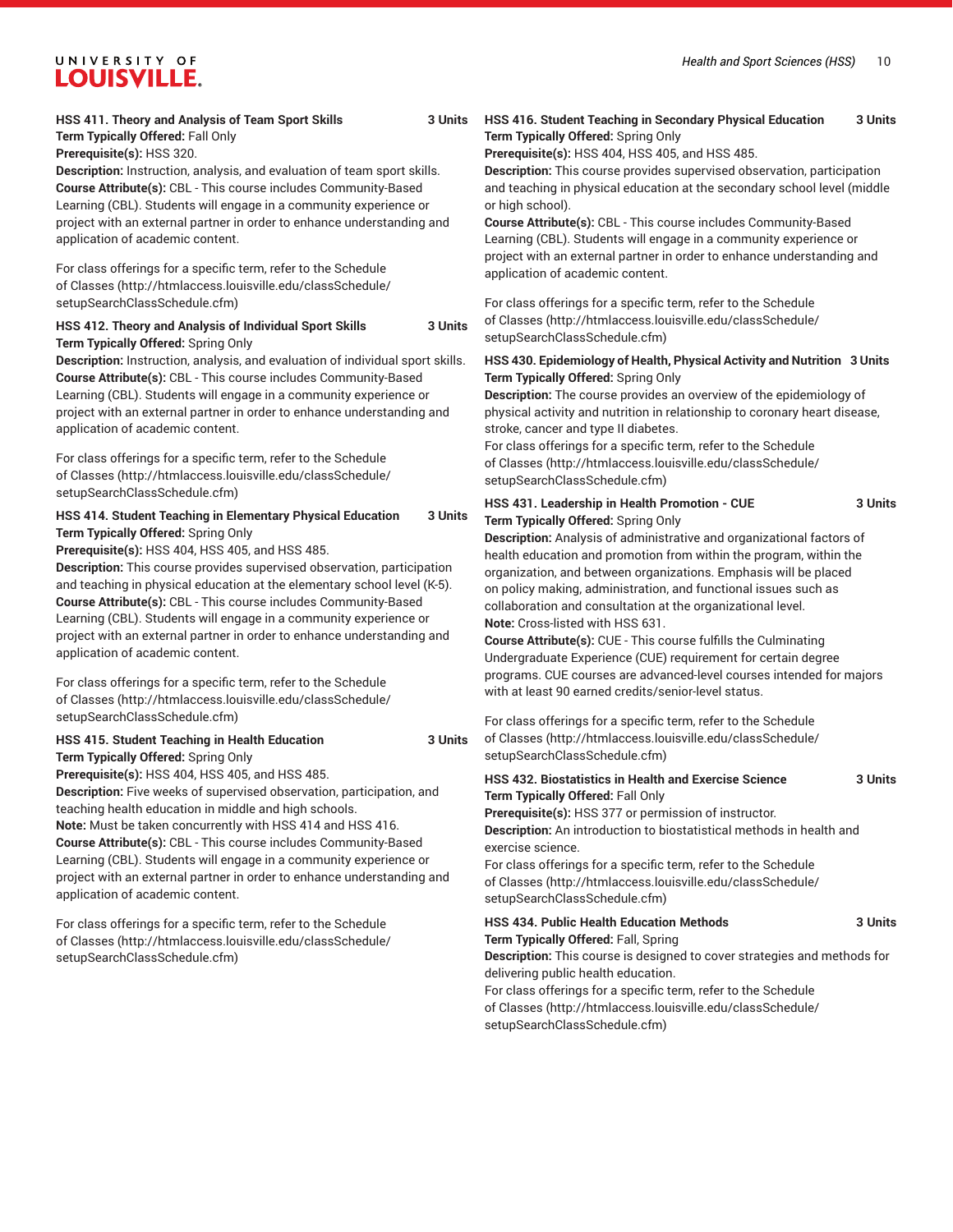#### **HSS 455. Current Trends and Issues in Health Education - CUE 3 Units Term Typically Offered:** Spring Only

**Description:** Examination of current literature, research, and trends in the health education field.

**Course Attribute(s):** CUE - This course fulfills the Culminating Undergraduate Experience (CUE) requirement for certain degree programs. CUE courses are advanced-level courses intended for majors with at least 90 earned credits/senior-level status.

For class offerings for a specific term, refer to the [Schedule](http://htmlaccess.louisville.edu/classSchedule/setupSearchClassSchedule.cfm) [of Classes \(http://htmlaccess.louisville.edu/classSchedule/](http://htmlaccess.louisville.edu/classSchedule/setupSearchClassSchedule.cfm) [setupSearchClassSchedule.cfm\)](http://htmlaccess.louisville.edu/classSchedule/setupSearchClassSchedule.cfm)

#### **HSS 460. Human Body in Health and Disease 3 Units**

**Description:** Basic structure and function of body cells, tissues, organs, and organ systems; their interrelationship in health and disease. Infectious and degenerative diseases, mental and emotional problems, nutrition, environmental health, health care delivery. For class offerings for a specific term, refer to the [Schedule](http://htmlaccess.louisville.edu/classSchedule/setupSearchClassSchedule.cfm) [of Classes \(http://htmlaccess.louisville.edu/classSchedule/](http://htmlaccess.louisville.edu/classSchedule/setupSearchClassSchedule.cfm) [setupSearchClassSchedule.cfm\)](http://htmlaccess.louisville.edu/classSchedule/setupSearchClassSchedule.cfm)

#### **HSS 462. Alcohol and Drug Education 3 Units Term Typically Offered:** Fall Only

**Description:** Study of key components of alcohol and drug education, i.e., self-concept information, coping skills, refusal skills, and decisionmaking. Alcohol and drug education programs at the national, state, and local level will be reviewed.

For class offerings for a specific term, refer to the [Schedule](http://htmlaccess.louisville.edu/classSchedule/setupSearchClassSchedule.cfm) [of Classes \(http://htmlaccess.louisville.edu/classSchedule/](http://htmlaccess.louisville.edu/classSchedule/setupSearchClassSchedule.cfm) [setupSearchClassSchedule.cfm\)](http://htmlaccess.louisville.edu/classSchedule/setupSearchClassSchedule.cfm)

#### **HSS 463. Sexuality Education 3 Units**

**Term Typically Offered:** Fall Only

**Description:** Survey of the dynamics of family life and parenting skills. Scope of family life education, methods, source materials and current issues.

For class offerings for a specific term, refer to the [Schedule](http://htmlaccess.louisville.edu/classSchedule/setupSearchClassSchedule.cfm) [of Classes \(http://htmlaccess.louisville.edu/classSchedule/](http://htmlaccess.louisville.edu/classSchedule/setupSearchClassSchedule.cfm) [setupSearchClassSchedule.cfm\)](http://htmlaccess.louisville.edu/classSchedule/setupSearchClassSchedule.cfm)

### **HSS 469. Administering Health Promotion and Disease Prevention Programs 3 Units**

#### **Prerequisite(s):** Senior standing.

**Description:** Special problems in administering health promotion and disease prevention programs in a variety of community organizations. Program planning and organization; financing and budgeting; measuring program effectiveness; integration of programs and strategies with existing healthcare delivery systems.

For class offerings for a specific term, refer to the [Schedule](http://htmlaccess.louisville.edu/classSchedule/setupSearchClassSchedule.cfm) [of Classes \(http://htmlaccess.louisville.edu/classSchedule/](http://htmlaccess.louisville.edu/classSchedule/setupSearchClassSchedule.cfm) [setupSearchClassSchedule.cfm\)](http://htmlaccess.louisville.edu/classSchedule/setupSearchClassSchedule.cfm)

#### **HSS 477. Capstone Seminar: Initial Teacher Certification - CUE 3 Units Term Typically Offered:** Spring Only

**Prerequisite(s):** Admission to Initial Teacher Certification Program. **Corequisite(s):** HSS 414, HSS 415 and HSS 416.

**Description:** Designed as an analysis of student professionalism and reflective teaching skills, and understanding the learner with the instructional context.

**Course Attribute(s):** CUE - This course fulfills the Culminating Undergraduate Experience (CUE) requirement for certain degree programs. CUE courses are advanced-level courses intended for majors with at least 90 earned credits/senior-level status.

For class offerings for a specific term, refer to the [Schedule](http://htmlaccess.louisville.edu/classSchedule/setupSearchClassSchedule.cfm) [of Classes](http://htmlaccess.louisville.edu/classSchedule/setupSearchClassSchedule.cfm) ([http://htmlaccess.louisville.edu/classSchedule/](http://htmlaccess.louisville.edu/classSchedule/setupSearchClassSchedule.cfm) [setupSearchClassSchedule.cfm\)](http://htmlaccess.louisville.edu/classSchedule/setupSearchClassSchedule.cfm)

#### **HSS 485. Methods in Health Education 4 Units Term Typically Offered:** Fall Only

**Prerequisite(s):** Admission to the Initial Teacher Certification Program. **Description:** This course covers planning, instructional strategies, implementation and assessment of health education related to practical living at the middle and high school levels. This course includes 70+ hours of field experience in secondary (middle or high) physical education in public schools.

**Course Attribute(s):** CBL - This course includes Community-Based Learning (CBL). Students will engage in a community experience or project with an external partner in order to enhance understanding and application of academic content.

For class offerings for a specific term, refer to the [Schedule](http://htmlaccess.louisville.edu/classSchedule/setupSearchClassSchedule.cfm) [of Classes](http://htmlaccess.louisville.edu/classSchedule/setupSearchClassSchedule.cfm) ([http://htmlaccess.louisville.edu/classSchedule/](http://htmlaccess.louisville.edu/classSchedule/setupSearchClassSchedule.cfm) [setupSearchClassSchedule.cfm\)](http://htmlaccess.louisville.edu/classSchedule/setupSearchClassSchedule.cfm)

### **HSS 486. Advanced Exercise Physiology - CUE 3 Units Term Typically Offered:** Fall, Spring

**Prerequisite(s):** HSS 394, HSS 387.

**Description:** Restricted to students admitted to the College of Education and Human Development. This course provides knowledge about exercise physiology through a uniform and physiology-based curriculum. **Course Attribute(s):** CUE - This course fulfills the Culminating Undergraduate Experience (CUE) requirement for certain degree programs. CUE courses are advanced-level courses intended for majors with at least 90 earned credits/senior-level status.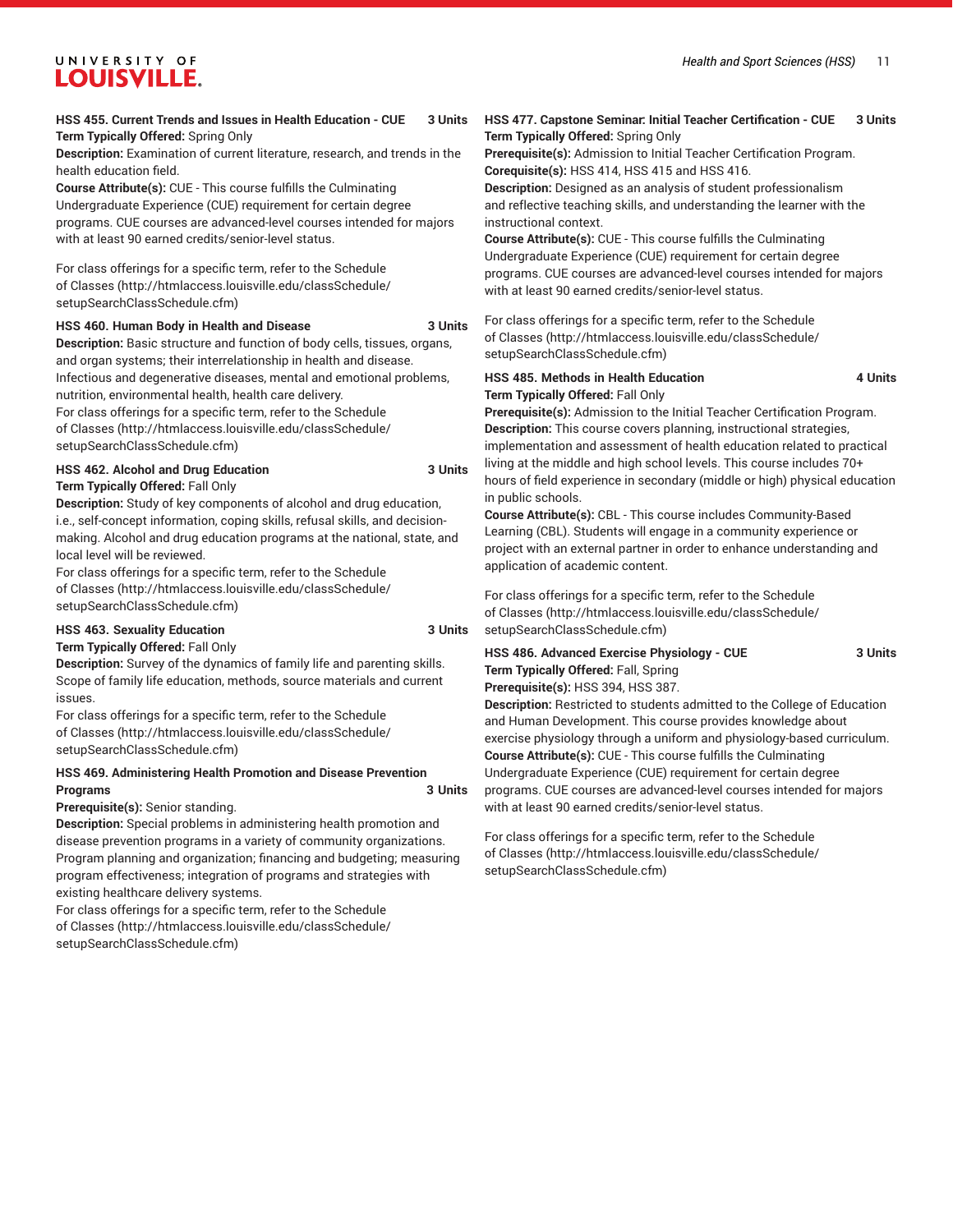| HSS 492. Exercise Science Internship<br>1-3 Units<br>Term Typically Offered: Fall, Spring, Summer<br>Prerequisite(s): HSS 402; HHP - Exercise Science Major; 90+ hours.<br>Description: This course involves practical application of the exercise<br>science knowledge and skills through community engagement. The<br>internship is an individually arranged course combining work experience<br>with critical thinking skills project. | <b>HSS 500. Neuromechanics of Human Performance</b><br>3 Units<br>Term Typically Offered: Fall, Spring<br>Prerequisite(s): HSS 387; HSS 394, and Consent of Instructor.<br>Description: This course provides a foundation for the interaction of<br>the nervous system, musculoskeletal system, and the control of human<br>performance.<br>Note: Cross-listed with EXP 607.                                                                                                                                          |
|-------------------------------------------------------------------------------------------------------------------------------------------------------------------------------------------------------------------------------------------------------------------------------------------------------------------------------------------------------------------------------------------------------------------------------------------|-----------------------------------------------------------------------------------------------------------------------------------------------------------------------------------------------------------------------------------------------------------------------------------------------------------------------------------------------------------------------------------------------------------------------------------------------------------------------------------------------------------------------|
| Note: Course may be repeated to a maximum of 9 hours with a maximum<br>of 6 credits (2 sections per term).<br>Course Attribute(s): CBL - This course includes Community-Based<br>Learning (CBL). Students will engage in a community experience or                                                                                                                                                                                        | For class offerings for a specific term, refer to the Schedule<br>of Classes (http://htmlaccess.louisville.edu/classSchedule/<br>setupSearchClassSchedule.cfm)                                                                                                                                                                                                                                                                                                                                                        |
| project with an external partner in order to enhance understanding and<br>application of academic content.<br>For class offerings for a specific term, refer to the Schedule<br>of Classes (http://htmlaccess.louisville.edu/classSchedule/<br>setupSearchClassSchedule.cfm)                                                                                                                                                              | HSS 501. Stress and Tension Control<br>3 Units<br>Term Typically Offered: Occasionally Offered<br>Prerequisite(s): HSS 202 or equivalent.<br>Description: A study of physiological, sociological, and psychological<br>stresses and their underlying mechanisms of action. Emphasis on<br>modification of stress via developed proficiency in relaxation techniques.                                                                                                                                                  |
| HSS 493. Internship in Physical Education<br>1-3 Units<br>Term Typically Offered: Spring Only<br>Prerequisite(s): HSS 410 (or concurrently) An individually arranged                                                                                                                                                                                                                                                                      | For class offerings for a specific term, refer to the Schedule<br>of Classes (http://htmlaccess.louisville.edu/classSchedule/<br>setupSearchClassSchedule.cfm)                                                                                                                                                                                                                                                                                                                                                        |
| course combining a work experience with a related academic or creative<br>project.<br>For class offerings for a specific term, refer to the Schedule<br>of Classes (http://htmlaccess.louisville.edu/classSchedule/<br>setupSearchClassSchedule.cfm)                                                                                                                                                                                      | HSS 503. Obesity: Causes, Control<br>3 Units<br>Prerequisite(s): HSS 202 or equivalent.<br>Description: A study of the physiological, psychological, and sociological<br>factors in the development and modification of obesity. Laboratory<br>experiences in the assessment of obesity will be provided.                                                                                                                                                                                                             |
| HSS 494. Internship in Public Health Education<br>1-3 Units<br>Term Typically Offered: Fall, Spring, Summer<br>Prerequisite(s): HSS 402.                                                                                                                                                                                                                                                                                                  | For class offerings for a specific term, refer to the Schedule<br>of Classes (http://htmlaccess.louisville.edu/classSchedule/<br>setupSearchClassSchedule.cfm)                                                                                                                                                                                                                                                                                                                                                        |
| Description: This course involves practical application of public health<br>knowledge and skills in a community setting.<br>For class offerings for a specific term, refer to the Schedule<br>of Classes (http://htmlaccess.louisville.edu/classSchedule/<br>setupSearchClassSchedule.cfm)                                                                                                                                                | HSS 504. Physical Activity and Public Health<br>3 Units<br>Term Typically Offered: Fall, Spring<br>Description: Students will examine individual, social, organizational,<br>community, environmental, and policy factors that serve as facilitators<br>and barriers to the promotion of physical activity and public health.                                                                                                                                                                                         |
| HSS 495. Internship in School Health Education<br>1-3 Units<br>Term Typically Offered: Fall, Spring, Summer<br>Prerequisite(s): HSS 402.<br>Description: This course involves practical application of school health<br>knowledge and skills in a community setting.<br>For class offerings for a specific term, refer to the Schedule<br>of Classes (http://htmlaccess.louisville.edu/classSchedule/<br>setupSearchClassSchedule.cfm)    | This course is designed to provide students with the knowledge,<br>skills, and abilities to conduct physical activity and public health<br>needs assessments; to plan, implement, evaluate, lead, and manage<br>physical activity and public health interventions, initiatives, and<br>programs; to conduct physical activity and public health research; and<br>to communicate and advocate for physical activity and public health<br>promotion.<br>Course Attribute(s): CBL - This course includes Community-Based |
| HSS 496. Internship in Wellness Coaching<br>Term Typically Offered: Occasionally Offered<br>Prerequisite(s): HSS 382.                                                                                                                                                                                                                                                                                                                     | Learning (CBL). Students will engage in a community experience or<br>3 Units<br>project with an external partner in order to enhance understanding and<br>application of academic content.                                                                                                                                                                                                                                                                                                                            |
| Description: Provides a hands-on wellness opportunity for university<br>students to coach participants toward a positive health behavior change.<br>For class offerings for a specific term, refer to the Schedule<br>of Classes (http://htmlaccess.louisville.edu/classSchedule/<br>setupSearchClassSchedule.cfm)                                                                                                                        | For class offerings for a specific term, refer to the Schedule<br>of Classes (http://htmlaccess.louisville.edu/classSchedule/<br>setupSearchClassSchedule.cfm)<br><b>HSS 505. Stress and Disease</b><br>3 Units                                                                                                                                                                                                                                                                                                       |
| HSS 499. Directed Readings in Health and Sport Science<br>1-3 Units<br>Term Typically Offered: Spring Only<br>Prerequisite(s): Faculty consent.<br>Description: Supervised readings pertaining to a research topic in Health<br>Education.<br>For class offerings for a specific term, refer to the Schedule<br>of Classes (http://htmlaccess.louisville.edu/classSchedule/<br>setupSearchClassSchedule.cfm)                              | Prerequisite(s): HSS 202 or equivalent.<br>Description: Relationship of stress to acute and chronic disease and the<br>effects of contemporary stressors on psychophysiological responses.<br>Examination of mechanisms of adaptation, treatment, and prevention.<br>For class offerings for a specific term, refer to the Schedule<br>of Classes (http://htmlaccess.louisville.edu/classSchedule/<br>setupSearchClassSchedule.cfm)                                                                                   |